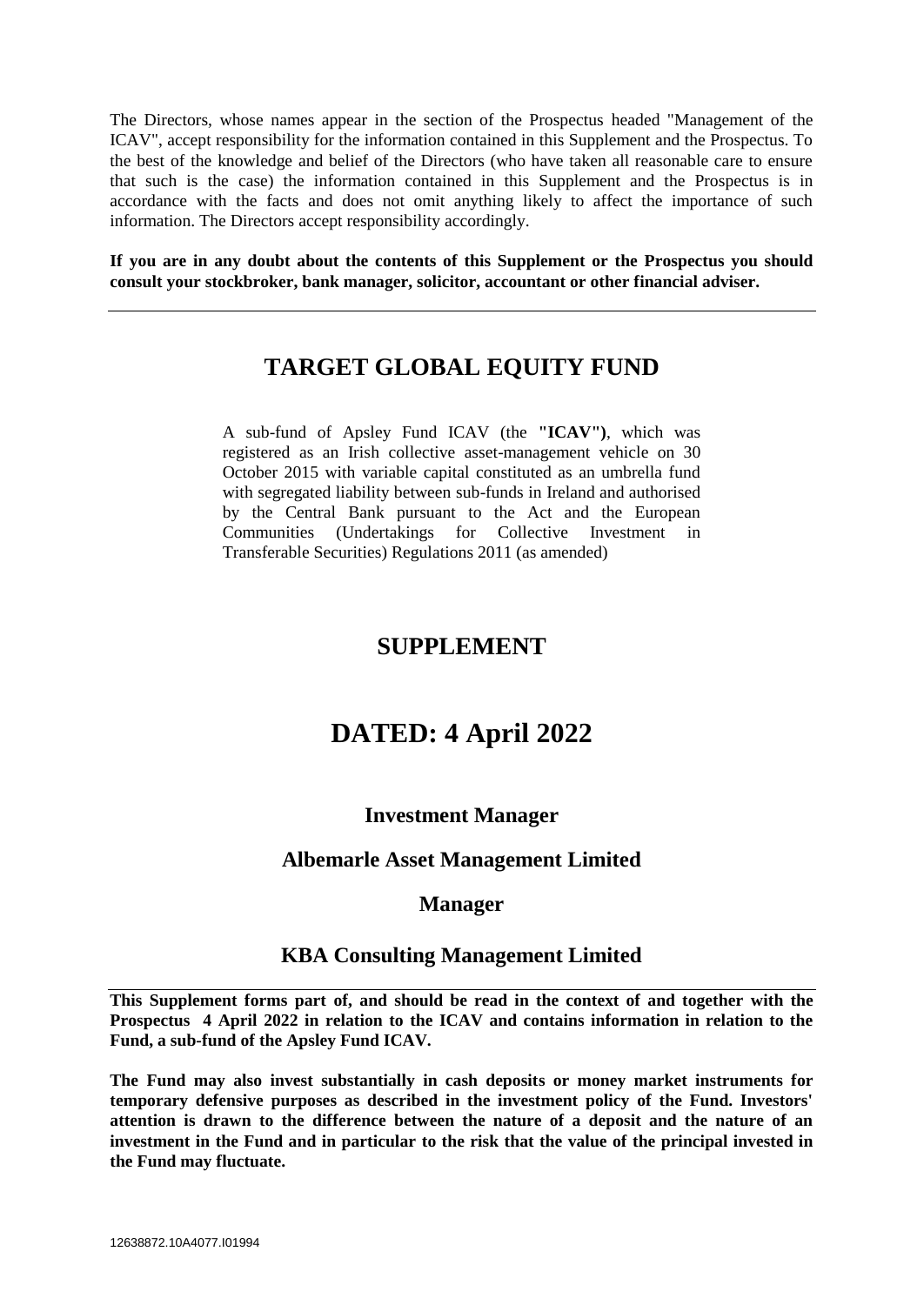## **INDEX**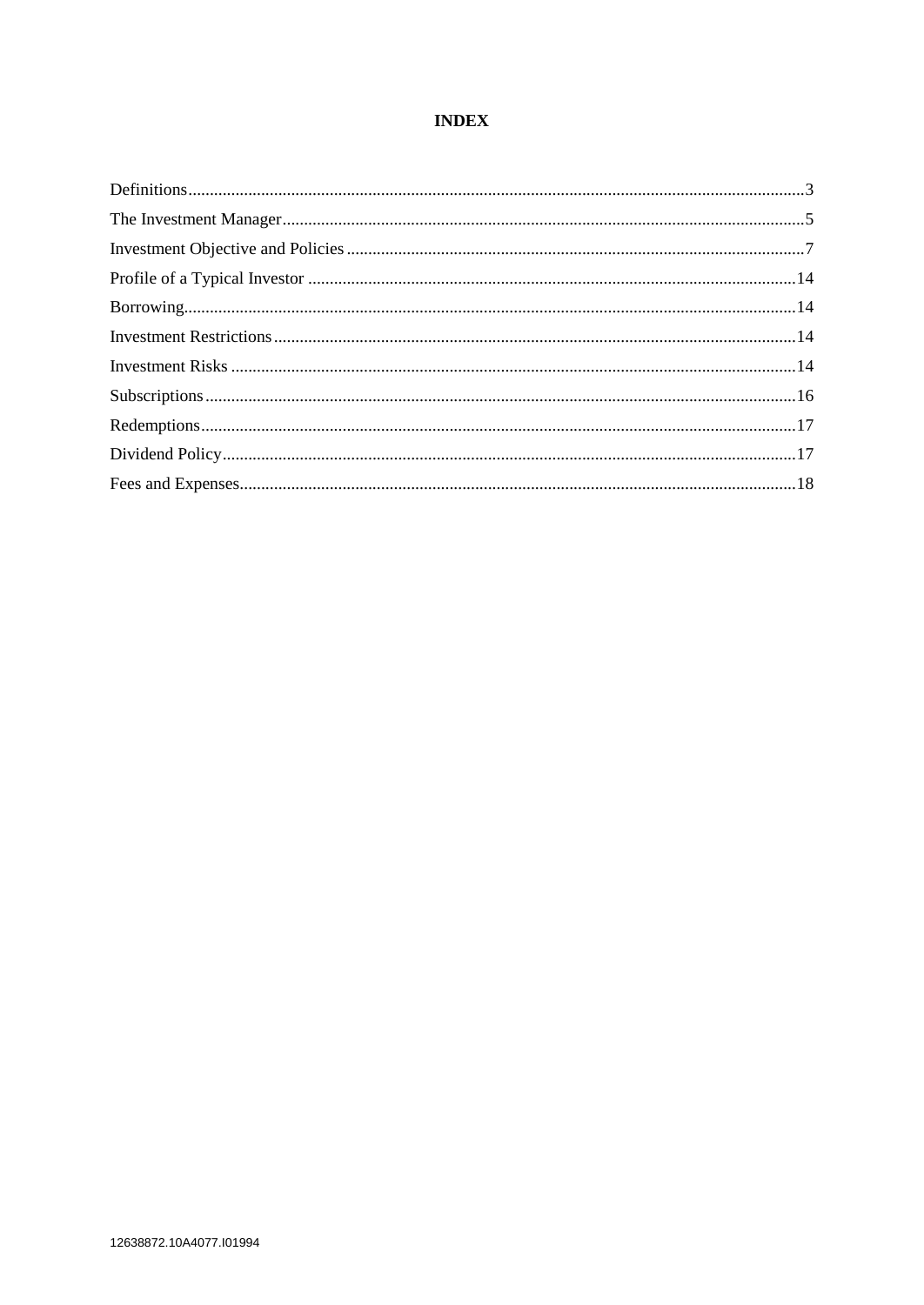#### **Definitions**

Words and terms defined in the Prospectus have the same meaning in this Supplement unless otherwise stated herein.

**"Acceptable AIFs"** means an alternative investment fund(s) which satisfies one of the following criteria: 1. (a) schemes established in Guernsey and authorised as "Class A Schemes"; or (b) schemes established in Jersey as "Recognised Funds"; or (c) schemes established in the Isle of Man as "Authorised Schemes"; or (d) retail investor alternative investment funds authorised by the Central Bank provided such investment funds comply in all material respects with the provisions of the UCITS Regulations and the Central Bank UCITS Regulations; or (e) alternative investment funds authorised in a Member State of the EEA, the US, Jersey, Guernsey or Isle of Man and which comply, in all "material respects", with the provisions of the UCITS Regulations and the Central Bank UCITS Regulations. In accordance with the Central Bank's requirements, reference to "all material respects" includes, amongst others, consideration of the following: (i) the existence of an independent depositary with similar duties and responsibilities in relation to both safekeeping and supervision; (ii) requirements for the spreading of investment risk including concentration limits, ownership restrictions, leverage and borrowing restrictions; (iii) availability of pricing information and reporting requirements; (iv) redemption facilities and frequency; and (v) restrictions in relation to dealings by related parties; 2. Other jurisdictions and types of AIF may be considered by the Central Bank on the basis of submissions made for that purpose which may include UK AIFs post Brexit which comply in all material respects with the provisions of the UCITS Regulations and Central Bank UCITS Regulations. **"Base Currency"** for the purposes of this Supplement, the base currency shall be Euro;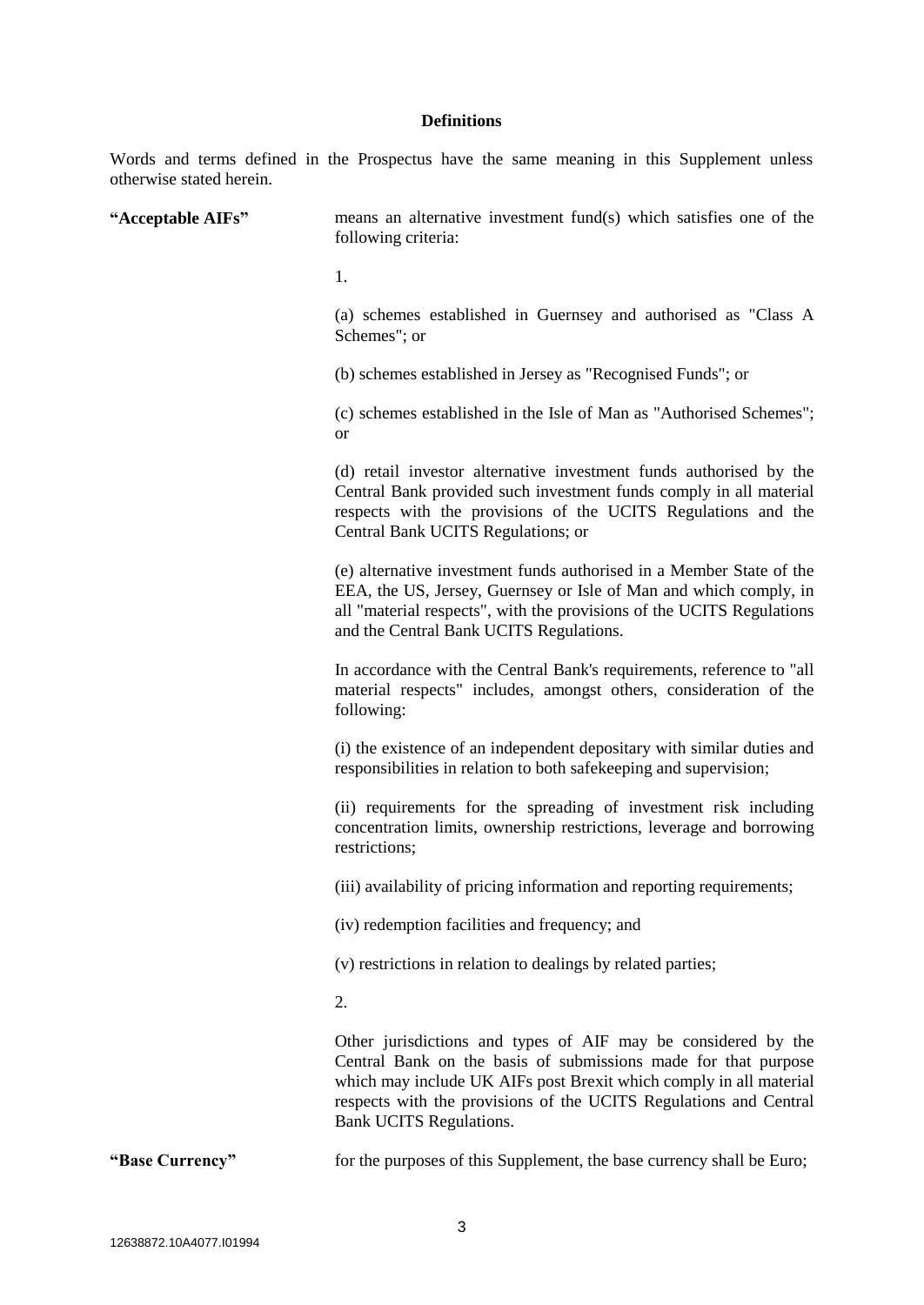| "Benchmark"                                             | means the MSCI World 100% Hedged to EUR Net Total Return<br>Index, an index with over 1,600 constituents;                                                                                                                                                                                                                                                                                |  |  |  |
|---------------------------------------------------------|------------------------------------------------------------------------------------------------------------------------------------------------------------------------------------------------------------------------------------------------------------------------------------------------------------------------------------------------------------------------------------------|--|--|--|
| "Dealing Day"                                           | means each Business Day or such other day as the Directors may<br>agree following consultation with the Manager and the Administrator<br>and upon prior notification to Shareholders, provided there shall be at<br>least two Dealing Days every calendar month;                                                                                                                         |  |  |  |
| "Dealing Deadline"                                      | shall mean 13:00 (Irish time) at least one Business Day prior to the<br>relevant Dealing Day or such later time as any Director may from<br>time to time permit and notify in advance to Shareholders provided<br>that applications will not be accepted after the Valuation Point;                                                                                                      |  |  |  |
| "Investment Grade"                                      | in reference to a security, a security that has a rating of BBB or<br>higher from Standard & Poor's or Baa or higher from Moody's or the<br>equivalent or higher from another nationally recognised statistical<br>rating agency;                                                                                                                                                        |  |  |  |
| "Investment Manager"                                    | Albemarle Asset Management Limited;                                                                                                                                                                                                                                                                                                                                                      |  |  |  |
| "Securities Financing<br><b>Transactions" or "SFTs"</b> | means securities lending agreements within the scope of SFTR<br>including Total Return Swaps;                                                                                                                                                                                                                                                                                            |  |  |  |
| "SFTR"                                                  | means Regulation (EU) 2015/2365 of the European Parliament and<br>Council of 25 November 2015 on transparency of securities financing<br>transactions and of reuse and amending Regulation (EU) No<br>648/2012, as may be amended from time to time;                                                                                                                                     |  |  |  |
| "Valuation Day"                                         | means each Business Day, and such other day as the Directors may<br>determine, following consultation with the Manager and the<br>Administrator and prior notification to the Shareholders, provided<br>that there shall be a Valuation Day for every Dealing Day and for the<br>avoidance of doubt, the Valuation Day will precede the relevant<br>Dealing Day by one Business Day; and |  |  |  |
| "Valuation Point"                                       | means 11.15 pm (Irish time) on a Valuation Day using the last traded<br>price in the relevant markets available as at the Valuation Day or<br>such other time on a Valuation Day as the Directors may determine<br>provided that the valuation point is always after the Dealing<br>Deadline.                                                                                            |  |  |  |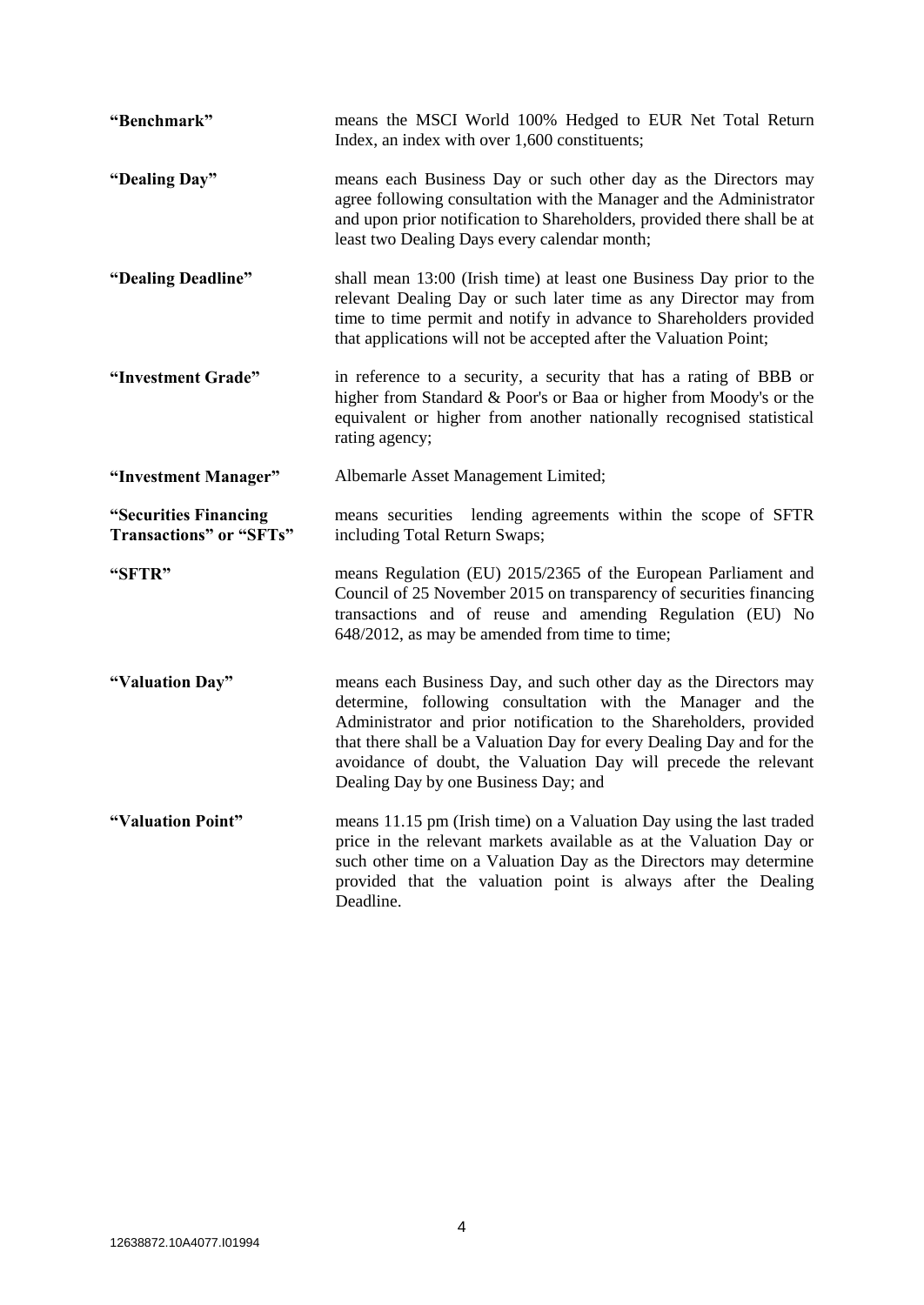#### **The Investment Manager**

The ICAV has appointed Albemarle Asset Management Limited, 21 Upper Brook Street, London, W1K 7PY, United Kingdom, as investment manager responsible for providing discretionary investment management and advisory services in respect of the Fund.

The Investment Manager is an investment company formed under the laws of England. As at 30 June 2019, the Investment Manager had funds under management of GBP £173,595,000 providing investment management services to a number of high net worth and institutional clients through managed accounts.

The Investment Management Agreement dated 2 April 2020 between the ICAV and the Investment Manager provides that in the absence of negligence, wilful default, fraud or bad faith, neither the Investment Manager nor any of its directors, officers, employees or agents shall be liable for any loss or damage arising out of its performance of its obligations and duties under the Agreement. Under the Investment Management Agreement, in no circumstances shall the Investment Manager be liable for special, indirect or consequential damages, or for lost profits or loss of business, arising out of or in connection with the performance of its duties, or the exercise of its powers, under the Investment Management Agreement. The ICAV is obliged under the Investment Management Agreement to indemnify the Investment Manager from and against any and all claims, actions, proceedings, damages, losses, liabilities, costs and expenses (including legal fees and expenses) directly or indirectly suffered or incurred by the Investment Manager in connection with the performance of its duties and/or the exercise of its powers under the Investment Management Agreement, in the absence of any negligence, wilful default, bad faith or fraud.

Under the Investment Management Agreement, the Investment Manager is entitled to delegate or subcontract all or any of its functions, powers, discretions, duties and obligations to any person approved by the ICAV in accordance with the requirements of the Central Bank, provided that: (i) such delegate on or sub-contract shall terminate automatically on the termination of the Investment Management Agreement; (ii) that the Investment Manager shall remain responsible and liable for any acts or omissions of any such delegate as if such acts or omissions were those of the Investment Manager; (iii) such delegates are not paid directly out of the assets of the ICAV; and (iv) details of such delegates will be disclosed in the periodic reports and will be available to Shareholders on request.

The appointment of the Investment Manager under the Investment Management Agreement is not exclusive and the ICAV is entitled to appoint other persons to manage the assets of the ICAV and to provide investment advice to the ICAV.

The Investment Management Agreement shall continue in full force and effect unless terminated by either party at any time upon ninety (90) days prior written notice or at any time if the other party: (i) commits any material breach of the Agreement or commit persistent breaches of the Agreement which is or are either incapable of remedy or have not been remedied within thirty (30) days of the nondefaulting party serving notice requiring the remedying of the default; (ii) becomes incapable of performing its duties or obligations under the Agreement; (iii) is unable to pay its debts as they fall due or otherwise becomes insolvent or enters into any composition or arrangement with or for the benefit of its creditors or any class thereof; (iv) is the subject of a petition for the appointment of an examiner, administrator, trustee, official assignee or similar officer to it or in respect of its affairs or assets; (v) has a receiver appointed over all or any substantial part of its undertaking, assets or revenues; (vi)is the subject of an effective resolution for the winding up (except in relation to a voluntary winding up for the purposes of reconstruction or amalgamation upon terms previously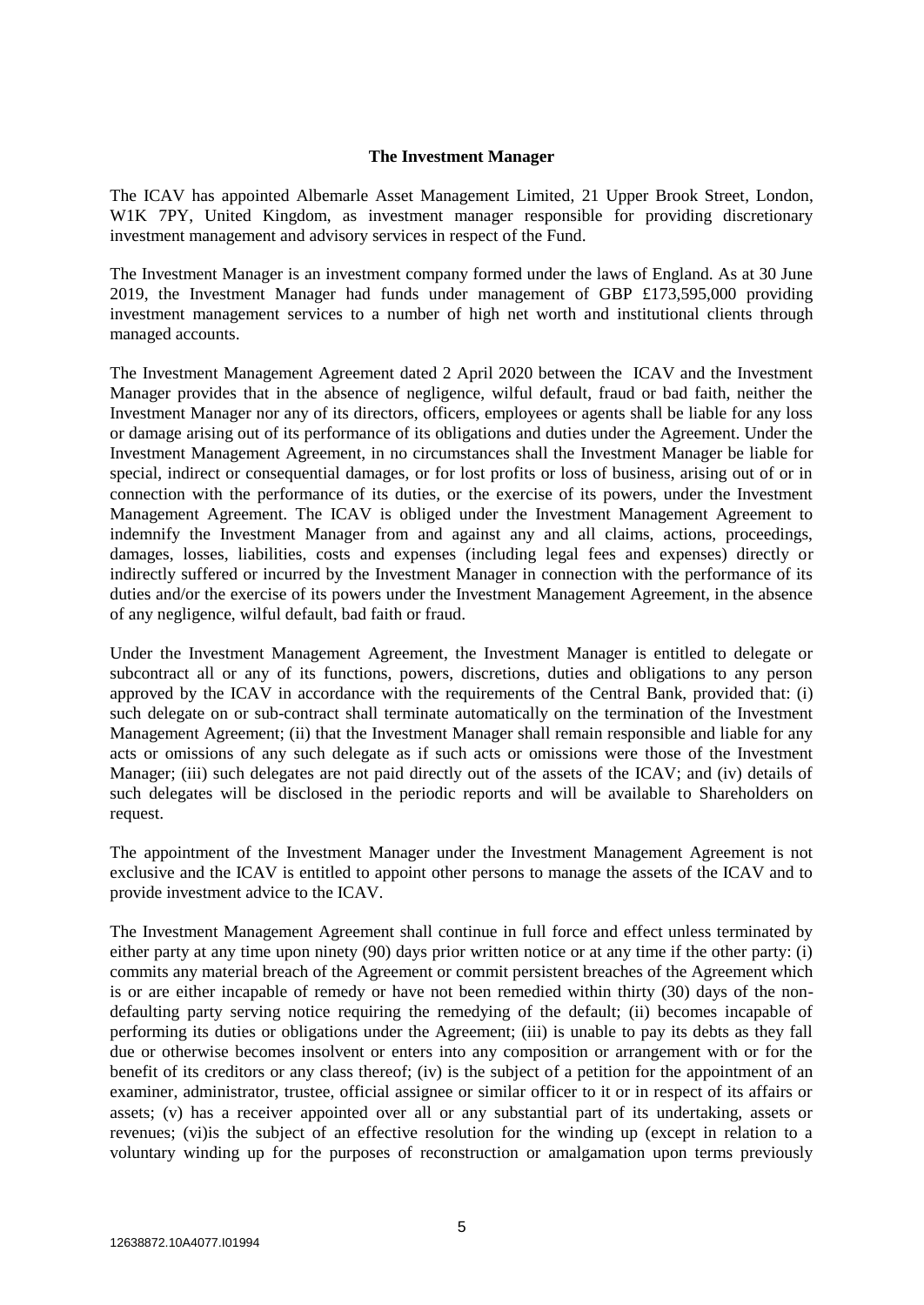approved in writing by the other parties); or (vii) is the subject of a court order for its winding up or liquidation.

The Investment Manager, as a delegate of the ICAV, has remuneration policies and practices in place consistent with the requirements of the Regulations.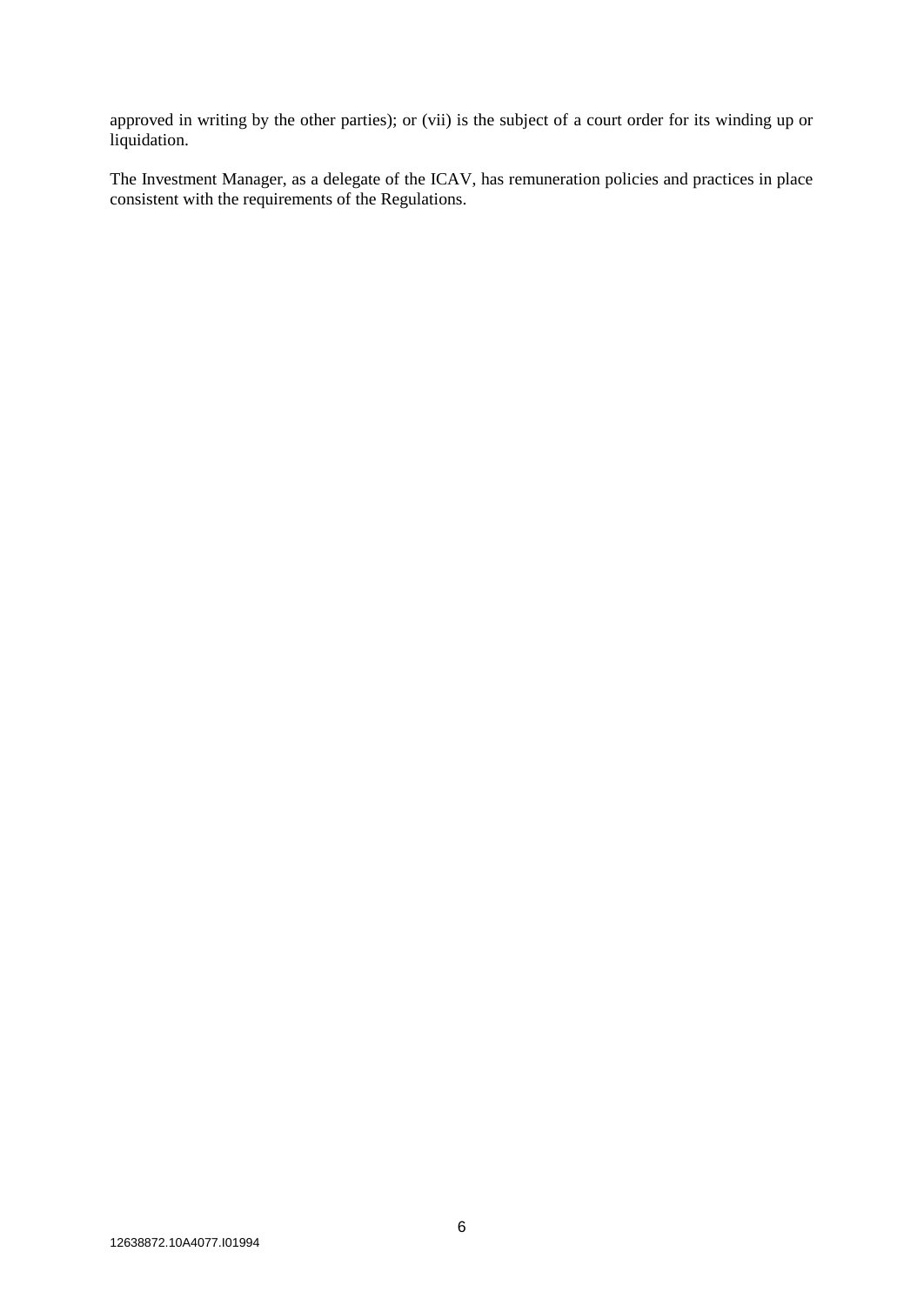#### **Investment Objective and Policies**

#### **Investment Objective**

The investment objective of the Fund is to achieve long-term capital growth through a predominantly equity strategy with moderate fluctuations.

#### **Investment Policy**

The Fund will seek to achieve its investment objective by investing on a global basis directly and/or indirectly (through financial derivative instruments ("**FDI**")), in long or short positions, in equities and equity-related securities. The Fund will also invest in money market instruments, collective investment schemes and other FDI as set out below with moderate fluctuations in the overall value of the portfolio. The Fund may select investments from the Benchmark.

#### *Equity and Equity-related Securities*

The Fund may invest up to 100% of its Net Asset Value in a wide range of equities and equity-related securities listed, traded or dealt in a Recognised Market. Such equities and equity related securities may include, but are not limited to, common stocks, preferred stocks, convertible debt obligations, and convertible preferred stocks, or share purchase rights, which fall within the definition of transferable securities. Such issuers may include companies, corporations, partnerships and may be from any industry or sector. The Fund may also invest up to 10% of its Net Asset Value in the aforementioned equity securities and offerings pursuant to Regulation S under the United States Securities Act of 1933 (as amended) which are not listed, traded or dealt in a Recognised Market and are over-the-counter ("**OTC"**).

#### *Collective investment schemes and Transferable Securities*

A maximum of 10% of the Fund's Net Asset Value may be invested in: (i) UCITS and Acceptable AIFs, which may include open-ended exchange traded funds ("**ETFs**"), in accordance with the Regulation 68(1)(e) of the UCITS Regulations and the Central Bank's requirements including guidance related to investment in Acceptable AIFs; and (ii) exchange traded closed-ended funds (which comply with the eligibility classification under the UCITS Regulations and Central Bank UCITS Regulations as transferable securities) in order to gain exposure to equities and equity-related securities; and (iii) money market funds.

#### *Financial derivative instruments*

The Fund may employ investment techniques and use FDI for investment and hedging purposes and for efficient portfolio management of the assets of the Fund subject to the limits and conditions imposed by the Central Bank. In particular, the Fund may purchase or sell, foreign exchange contracts (including options, swaps and forward contracts), equity options, equity index futures, equity swaps, currency futures and cross currency basis swaps. Details of these techniques are set out under the heading "Financial Derivative Instruments" below.

In addition, the Investment Manager may use FDI to take synthetic short positions as further outlined below.

With respect to equity index futures and equity index options in which the Fund may invest, the indices underlying the futures and options will comprise of eligible assets and comply with the requirements of the UCITS Regulations, the Central Bank UCITS Regulations and the Central Bank's guidance on UCITS Financial Indices ("**Index Requirements**"). The indices are publically available and will represent the equities markets in which the Fund predominantly invests and are revised and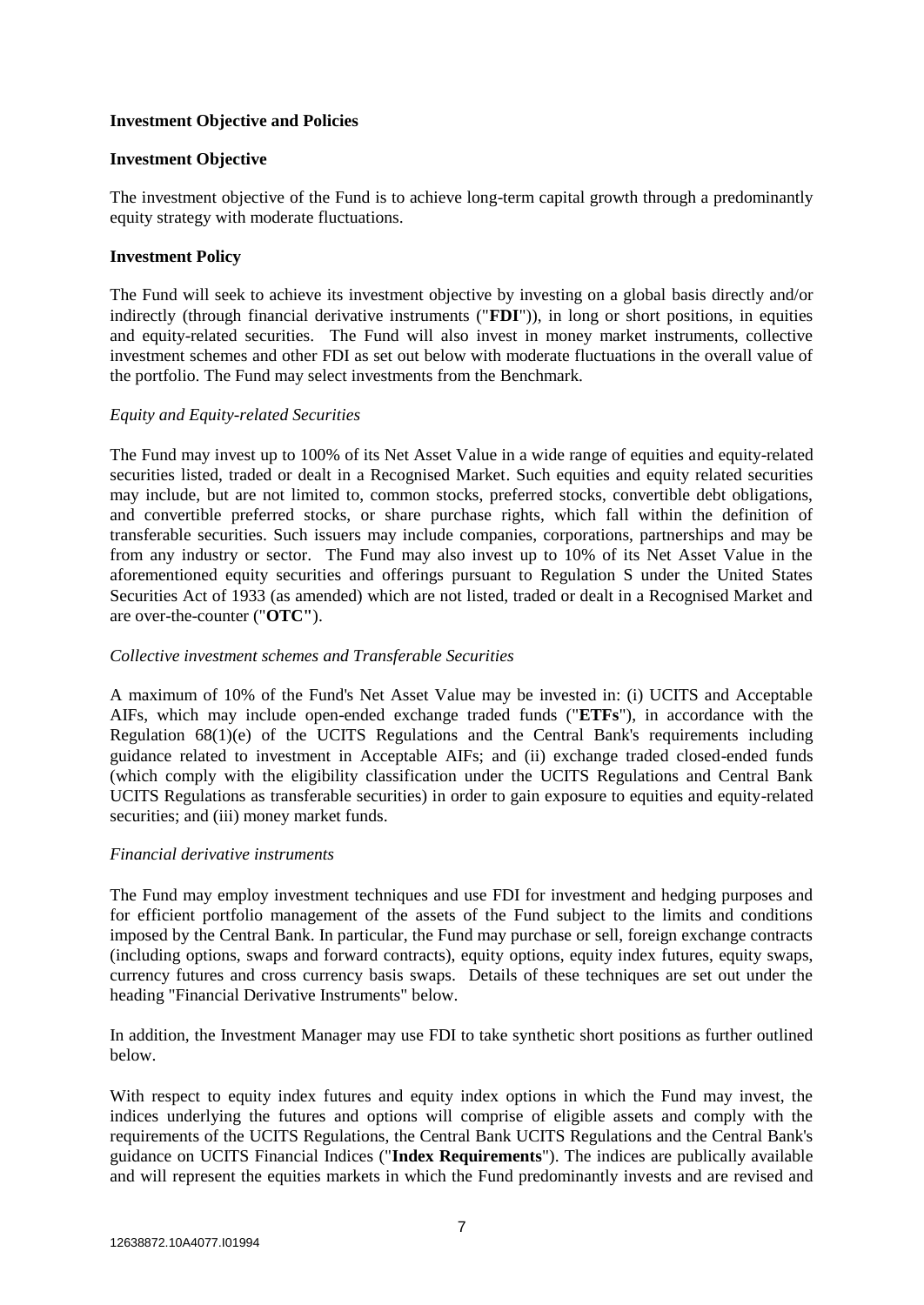rebalanced periodically to ensure they continue to reflect the market they represent following criteria which is publically available and in accordance with the Index Requirements. The Investment Manager may invest in any number of publically available indices not managed by the Investment Manager to complement the investment policy of the Fund. Accordingly, it is not possible to provide a definitive list of indices. Additional information on the indices, rebalancing frequencies and the effects of these on the costs within the index can be obtained from the Investment Manager upon request.

#### *Cash and money market instruments*

In addition, the Fund may invest up to 100% of its Net Asset Value in cash, money market instruments including certificates of deposit and commercial paper issued by highly rated (Investment Grade or higher) corporate or sovereign issuers for cash flow purposes or as part of a temporary defensive strategy or where the Investment Manager believes that economic, financial and political conditions make it advisable to do so.

The assets of the Fund will be invested in accordance with the UCITS Regulations and the investment restrictions described under "Investment Restrictions" in the Prospectus.

#### *Benchmark*

The Fund is actively managed in reference to the Benchmark. Investments in the portfolio may be specifically selected from the constituents of the Benchmark to a maximum of 95% of the assets of the Fund in normal market conditions; however, the Fund is not required to invest up to 95% of its assets in the constituents of the Benchmark. The constituents of the Fund will be more concentrated and will diverge from their equivalent weightings in the Benchmark as the Fund will not replicate the Benchmark or seek to invest in every constituent of the Benchmark. The Fund is not constrained in terms of the percentage of the constituents selected from the Benchmark or the Benchmark weightings. The Investment Manager's deviation from the Benchmark will be significant. Accordingly the performance of the Fund may vary significantly from the Benchmark. Furthermore, the Investment Manager may use its discretion to invest in companies or sectors not included in the Benchmark in order to take advantage of specific investment opportunities.

The Fund is considered a user of a benchmark in accordance with the Benchmark Regulation. As at the date of this Supplement, the administrator of the Benchmark is included on the register referred to in Article 36 of the Benchmark Regulation. The Manager, acting in accordance with the Benchmark Regulation and applicable laws, has adopted a benchmark contingency plan, which shall apply in the case that the Benchmark materially changes or ceases to be available. The index provider (MSCI) complies with the requirements of the Benchmark Regulation.

The Fund may also measure its performance against the Benchmark.

#### **Investment Strategy**

The strategic allocation of the Fund is implemented by the Investment Manager with a top-down and bottom-up approaches that include an analysis by the Investment Manager's portfolio managers and the fundamental, macroeconomic and moment analysis, and analysis of the risk profile of the proposed investment.

The Investment Manager exercises a global strategy in the selection of investments, which is not limited by geographical location or investment style. The Investment Manager will predominantly maintain long positions for the Fund; however short positions may also be maintained. The Fund's long/short strategy is outlined further below.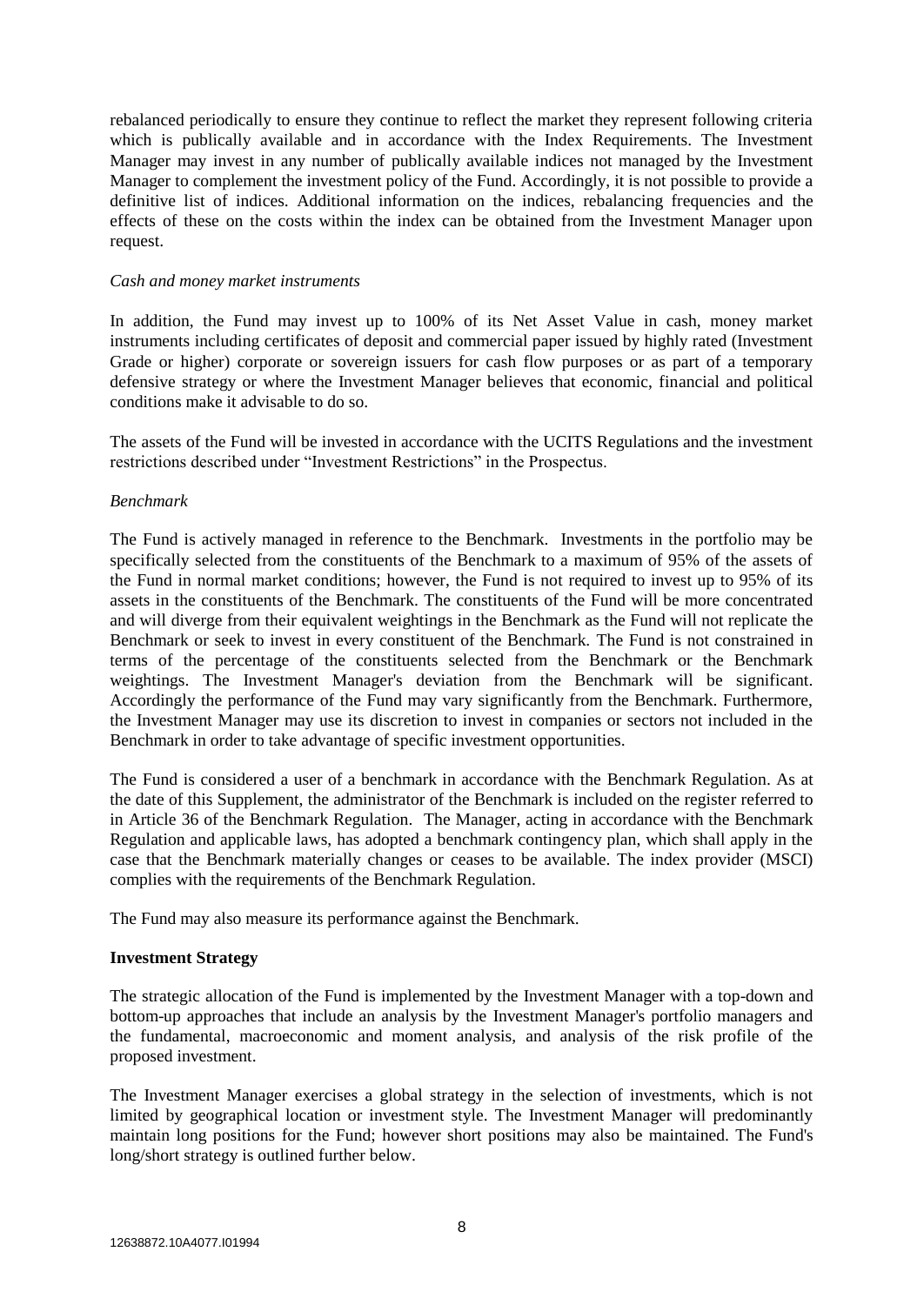In order to achieve maximum efficiency in relation to the current global market scenario, the Investment Manager will conduct a tactical investment committee meeting every week to verify investments of the Fund and adjust the portfolio allocation of the Fund, where necessary. During such investment committees, analysts propose new investment opportunities or, where appropriate, the purchase, sale of different securities or instruments in accordance with the Fund's investment policy, or the necessary monetary adjustments to the Fund. The investment committee of the Investment Manager will include the Chief Investment Officer of the Investment Manager, a senior portfolio manager of the Investment Manager and the Risk Manager of the Investment Manager.

Through its proprietary valuation tools, the Investment Manager seeks to achieve a controlled portfolio risk that will take into consideration the correlation of individual instruments. The risk of the portfolio will be monitored by the Investment Manager through risk management strategies, which may include, depending on suitability for each security, the setting of a maximum loss limit for each security. The Investment Manager will measure and monitor the correlation of the securities in the portfolio in order to be minimised. The Investment Manager will also consider the volatility before including each security in the portfolio and the concentration of securities belonging to the same industry or country will be controlled. This allows the Investment Manager to minimise the volatility of the portfolio in relation to the specific market conditions.

The Investment Manager follows a balanced top-down and bottom-up approach in respect of the equity strategy listed above, with the main aim of looking for value (i.e. share price below intrinsic value) across companies and sectors. The top-down aspect of the investment process consists in selecting the asset allocation based on macro analysis (e.g. GDP growth, inflation, interest rates and unemployment rates) and sector trends (e.g. sector growth rates, competitive landscape, demand and supply balance and technological risks). The bottom-up aspect of the investment selection process consists of pure stock picking activity based on both qualitative and quantitative analysis. On the qualitative side, the focus is placed on understanding the company's products and services, the business model, the competitive landscape, and to evaluate the quality and reliability of the management team. When evaluating the quality and reliability of the management team, the Investment Manager will hold meetings with the relevant management team where the Investment Manager will seek verification as to the historical reliability of financial targets and the management team's consistency in achieving these targets.

On the quantitative side the Investment Manager's focus is placed on an extensive analysis of the company's annual and quarterly reports. The investments are finally selected evaluating their risk/reward profile, resulting in a blended portfolio i.e. a mix of "value" and "growth" stocks issued by small, mid and large cap issuers. "Value" stocks tend to trade at a lower price relative to their fundamentals (e.g. earnings and dividends) compared with other stocks in similar sectors. "Growth" stocks are expected to grow earnings at an above-average rate compared with other stocks in similar sectors. A "growth" stock usually trades at higher prices in comparison to other stocks in similar sectors particularly "value" stocks.

#### *Long/Short Strategy*

The Investment Manager will seek to structure the Fund's portfolio so that in normal circumstances it has a long/short ratio of net exposure between 0% - 100% long and 0%-25% short. Short positions can only be synthetically taken through FDI as listed below. Short positions may be taken by the Investment Manager to reduce exposure to a particular sector without having to sell all or some of the Fund's holdings. This may occur for example, where the Investment Manager, identifies a company as poorly performing and anticipates that the share price in such company is likely to fall as a result.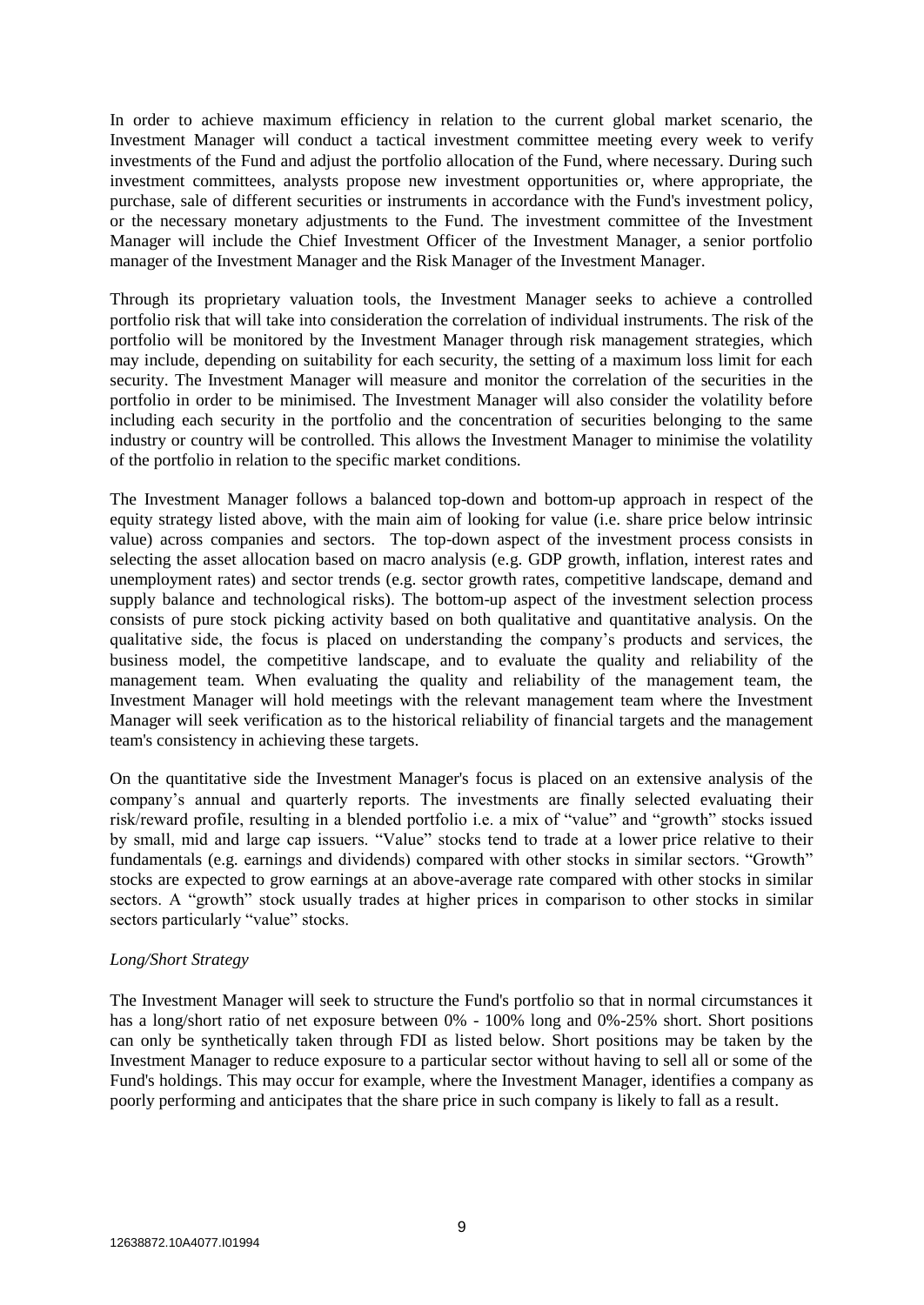#### **Financial Derivative Instruments**

The Investment Manager may employ the investment techniques and FDIs listed below for investment purposes in order to gain exposure to the asset classes set out under the heading "Investment Policies" above, and for efficient portfolio management purposes and hedging purposes including the taking of short positions on certain stocks as further detailed below.

The FDI listed below are provided for in the Fund's Risk Management Process, which is prepared in accordance with the Central Bank's requirements and enables the Fund to accurately measure, monitor and manage the various risks associated with FDIs. A description of the types of financial derivative instruments which may be used for investment purposes and efficient portfolio management set forth within the table below.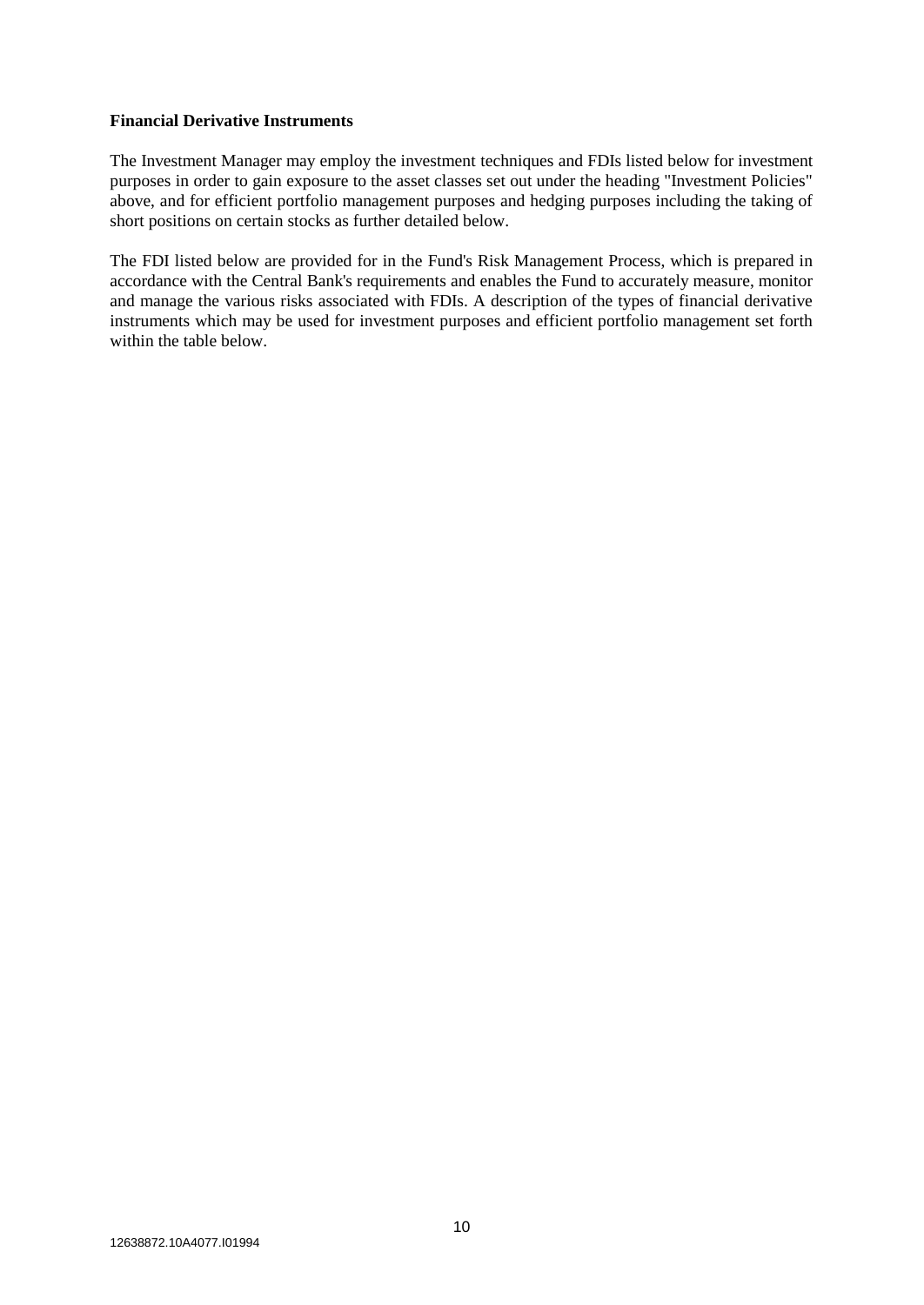| <b>Derivative</b>                 | <b>Specific Use</b>                                                                                                                                                                                                                                                                                                                                                                                                                                           | <b>Where</b><br>hedging: risk<br>being hedged | <b>EPM</b><br>and/or<br><b>Investment</b><br><b>Purposes?</b> | <b>How FDI will help achieve</b><br>the investment objective?                                                                                                                  |  |
|-----------------------------------|---------------------------------------------------------------------------------------------------------------------------------------------------------------------------------------------------------------------------------------------------------------------------------------------------------------------------------------------------------------------------------------------------------------------------------------------------------------|-----------------------------------------------|---------------------------------------------------------------|--------------------------------------------------------------------------------------------------------------------------------------------------------------------------------|--|
| Equity<br>Index<br><b>Futures</b> | Contracts to receive or<br>pay cash based on the<br>performance<br>of<br>an<br>underlying index at a<br>pre-determined<br>future<br>date and<br>at<br>a price<br>agreed<br>through<br>a<br>transaction<br>undertaken<br>on an exchange.<br>All such indices to which<br>exposure is gained for<br>EPM purposes comply<br>with the Central Bank's<br>UCITS Regulations and<br>Central<br>Bank's<br>the<br><b>UCITS</b><br>guidance<br>on<br>Financial Indices. | Market Risk                                   | <b>EPM</b> only                                               | Fund's<br>Manages<br>the<br>equities<br>exposure<br>to<br>fluctuations.                                                                                                        |  |
| Equity<br>swaps                   | To manage the Fund's<br>exposure<br>to<br>fluctuations<br>in<br>the<br>prices of individual<br>equity positions.                                                                                                                                                                                                                                                                                                                                              | <b>Market Risk</b>                            | <b>EPM</b><br>and<br>hedging<br>only                          | Assist in capital protection<br>helps<br>which<br>the<br>Fund<br>achieve its objective of<br>generating positive returns<br>in all market phases.                              |  |
| Equity<br>Options                 | Independent<br>profit<br>opportunities<br>and<br>to<br>hedge certain risks of<br>investment positions.                                                                                                                                                                                                                                                                                                                                                        | <b>Market Risk</b><br><b>Credit Risk</b>      | Investment<br>purposes<br>and EPM                             | Provides<br>exposure<br>to<br>equities and for the ability to<br>take synthetic short positions<br>in equities and manages the<br>Fund's exposure to equities<br>fluctuations. |  |
| Equity<br>Index<br>Options        | To hedge certain risks<br>equity investment<br>οf<br>positions. For example,<br>call options may serve<br>as a long hedge of the<br>investments of a Fund<br>and sold put options<br>may serve as a limited<br>short hedge of the<br>investments of a Fund.                                                                                                                                                                                                   | <b>Market Risk</b>                            | <b>EPM</b><br>and<br>hedging<br>only                          | Manages the Fund's exposure<br>to equities fluctuations.                                                                                                                       |  |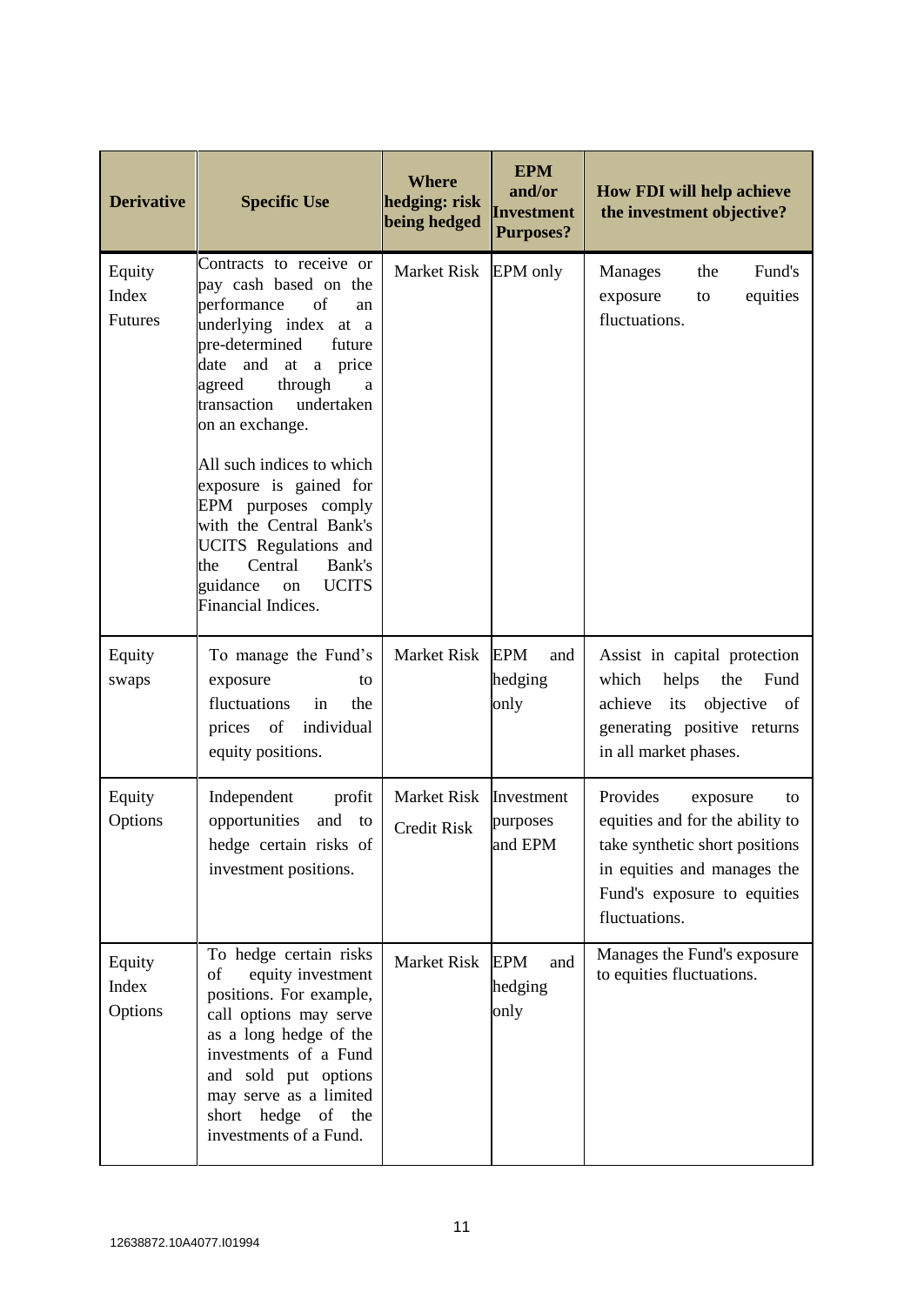| <b>Derivative</b>                   | <b>Specific Use</b>                                                 | <b>Where</b><br>hedging: risk<br>being hedged | <b>EPM</b><br>and/or<br>Investment<br><b>Purposes?</b> | <b>How FDI will help achieve</b><br>the investment objective?                                                      |
|-------------------------------------|---------------------------------------------------------------------|-----------------------------------------------|--------------------------------------------------------|--------------------------------------------------------------------------------------------------------------------|
| Currency<br>futures                 | To manage exposure to<br>currency risk and for<br>hedging purposes. | Currency<br>risk                              | <b>EPM</b><br>and<br>hedging<br>only                   | Fund's<br>Manages<br>the<br>exposure to currency risk.                                                             |
| Cross<br>currency<br>basis<br>swaps | Hedging purposes.                                                   | Currency<br>risk                              | <b>EPM</b><br>and<br>hedging<br>only                   | To hedge foreign currency<br>exposure and prevent NAV<br>fluctuations<br>(caused)<br>by<br>currency movements).    |
| Foreign<br>exchange<br>options      | Hedging purposes.                                                   | Currency<br>risk                              | <b>EPM</b><br>and<br>hedging<br>only                   | the<br>Fund's<br>Manages<br>exposure to currency risk.                                                             |
| Foreign<br>exchange<br>swaps        | Hedging purposes.                                                   | Currency<br>risk<br>Credit risk               | <b>EPM</b><br>and<br>hedging<br>only                   | Hedge<br>foreign<br>currency<br>exposure and prevent NAV<br>fluctuations<br>(caused<br>by<br>currency movements).  |
| Foreign<br>exchange<br>forwards     | Hedging purposes.                                                   | Currency<br>risk                              | <b>EPM</b><br>and<br>hedging<br>only                   | foreign<br>Hedge<br>currency<br>exposure and prevent NAV<br>fluctuations<br>(caused)<br>by<br>currency movements). |

### *Securities Financing Transactions*

The Fund may use securities lending, which is a Securities Financing Transaction pursuant to the SFTR, for the purposes of efficient portfolio management only. The Fund will not engage in total return swaps or other Securities Financing Transactions other than securities lending. The types of assets that may be subject to securities lending will be equity and equity-related securities, which is consistent with the investment policy of the Fund and as listed above under "Investment Policy". Assets subject to Securities Financing Transactions and collateral received are safe-kept by the Depositary.

The maximum proportion of equities and equity related securities that can be subject to securities lending shall be 60% of the Net Asset Value of the Fund and the expected proportion will be subject to securities lending shall be 30% of the Net Asset Value of the Fund.

Counterparties to such Securities Financing Transactions will be approved and monitored by the ICAV and are typically banks or other financial institutions or intermediaries in the jurisdiction in which the relevant Fund invests that meet the Central Bank's criteria set out in the Central Bank UCITS Regulations and the criteria as set out in the Prospectus under the heading "Use of FDI" ("**Approved Counterparties**"). The ICAV will exercise due diligence in the selection, appointment and monitoring of Approved Counterparties and in particular will ensure that Approved Counterparties: (a) are subject to ongoing supervision by a public authority; (b) are financially sound;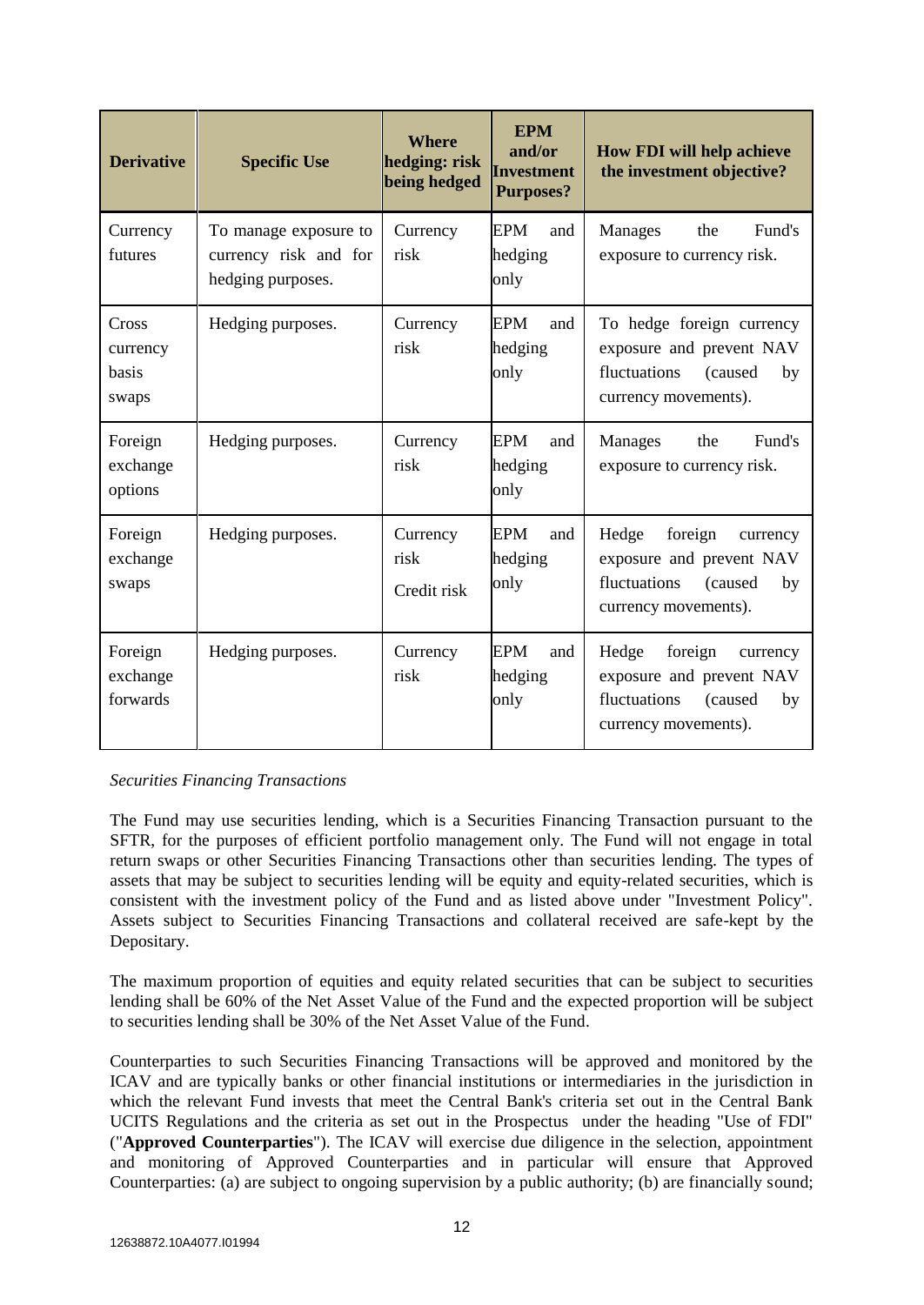and (c) have the necessary organisational structure and resources to perform the services that are to be provided by them. All costs and fees of Approved Counterparties to the relevant Fund's Securities Financing Transactions will be payable at normal commercial rates. Any gains, losses and/or revenue (as applicable) generated by Securities Financing Transactions will be for the account of the relevant Fund. No Approved Counterparty is a related party to the ICAV. The risk of the Approved Counterparty defaulting on its obligations under the Securities Financing Transactions and its effect on the Fund are described in the sections of the Prospectus titled "Credit Risks" and "Derivative Securities Risk".

It is not intended that the Approved Counterparty entered into by the Fund assume any discretion over the composition or management of the Fund's investment portfolio or over the underlying of the FDIs, or that the approval of the counterparty is required in relation to any portfolio transactions by the Fund.

Approved Counterparties may provide collateral to the Fund in accordance with the UCITS Regulations, the Central Bank UCITS Regulations and the requirements of the Central Bank. Such collateral shall be held either in the physical custody of the Depositary, or for the account of the Depositary by an agent or sub-custodian of the Depositary.

All collateral received under any Securities Financing Transactions entered into by the Fund will comply with the provisions of "Permitted FDI" and "Collateral Policy" set out under Appendix I of the Prospectus. Accordingly, all collateral that is received will be valued daily, will be marked to market and variation margin arrangements will be employed. Assets that exhibit a high price volatility will not be accepted as collateral by the Fund.

In circumstances where collateral is received, the Investment Manager, on behalf of the Fund, will adopt a written haircut policy, which will be tailored for each class of assets received as collateral and will take into account the characteristics of the assets such as the credit standing or the price volatility, as well as the outcome of any stress tests performed.

### **Leverage**

The Fund's global exposure will be calculated using the commitment approach. The Fund may be leveraged as a result of its use of FDIs, however, any such leverage will not exceed 100% of the net assets of the Fund at any time. Simple leverage is calculated as being global exposure divided by the Fund's Net Asset Value. The Investment Manager will measure global exposure and leverage daily.

#### **Currency Hedging**

#### **Investment Level Hedging**

The Fund may, at the discretion of the Investment Manager, hedge against currency fluctuations in non-Euro denominated portfolio investments.

Further details of the risks are included in the Prospectus under the heading "Foreign Exchange Risk".

The Fund will not engage in share class hedging.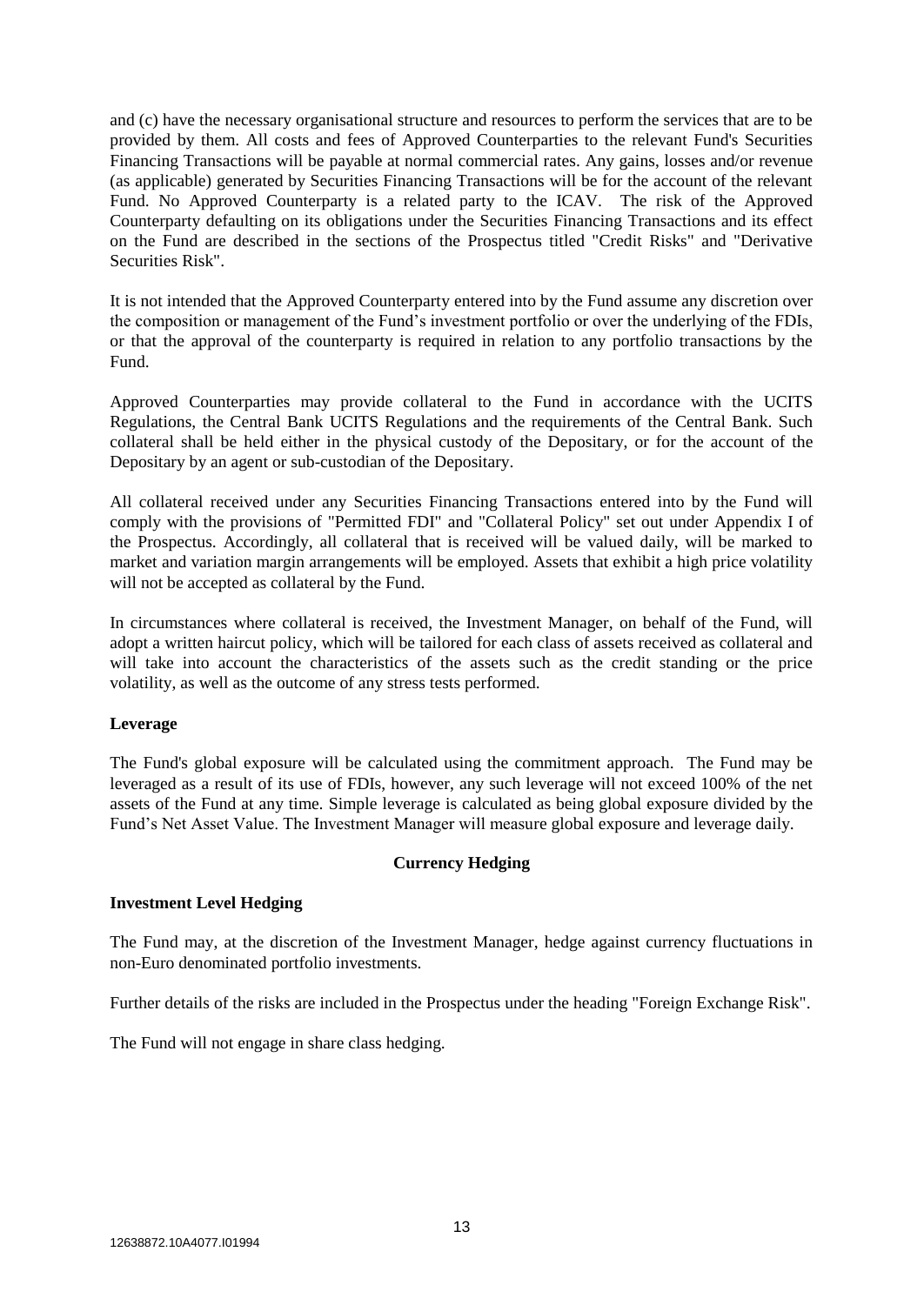#### **Profile of a Typical Investor**

The Fund is suitable for investors who are willing to tolerate medium to high risks and who are seeking a portfolio which has a long-term horizon.

#### **Borrowing**

In accordance with the general provisions set out in the Prospectus under the heading "Borrowing Policy", the fund may borrow up to 10% of its total Net Asset Value on a temporary basis and not for speculative purposes.

#### **Investment Restrictions**

Without prejudice to the above, the investment restrictions set out in the Prospectus are deemed to apply at the time of purchase of the investments. If such limits are exceeded for reasons beyond the control of the ICAV, or as a result of the exercise of subscription rights, the ICAV must adopt, as a priority objective, the remedying of the situation, taking due account of the interests of Shareholders.

The Directors may, in consultation with the Manager and the Investment Manager, from time to time impose such further investment restrictions as shall be compatible with or in the interest of the Shareholders, in order to comply with the laws and regulations of the countries where Shareholders are located provided that the general principles of diversification and other investment restrictions set out in the Prospectus are adhered to in respect of the Fund's assets.

#### **Investment Risks**

Investment in the Fund carries with it a degree of risk including, but not limited to, the risks described in the "Investment Risks" section of the Prospectus. These investment risks are not purported to be exhaustive and potential investors should review the Prospectus and this Supplement carefully and consult with their professional advisers before making an application for Shares. There can be no assurance that the Fund will achieve its investment objective.

#### *Equity and Equity Related Securities*

The Fund's portfolio may include long and short positions in equity securities traded on national securities exchanges and OTC markets. The Fund may also, directly or indirectly, purchase equityrelated securities and instruments. The value of equity securities varies in response to many factors. Factors specific to an issuer, such as certain decisions by management, lower demand for its products or services, or even loss of a key executive, could result in a decrease in the value of the issuer's securities. Factors specific to the industry in which the issuer participates, such as increased competition or costs of production or consumer or investor perception, can have a similar effect. The value of an issuer's stock can also be adversely affected by changes in financial markets generally, such as an increase in interest rates or a decrease in consumer confidence, that are unrelated to the issuer itself or its industry. Stock which the Fund has sold short may be favorably impacted (to the detriment of the Fund) by the same factors (e.g., decreased competition or costs or a decrease in interest rates). In addition, certain options and other equity-related instruments may be subject to additional risks, including counterparty credit risk, legal risk and operations risk, and may involve significant economic leverage and, in some cases, be subject to significant risks of loss. These factors and others can cause significant fluctuations in the prices of the securities in which the Fund invests and can result in significant losses to the Fund.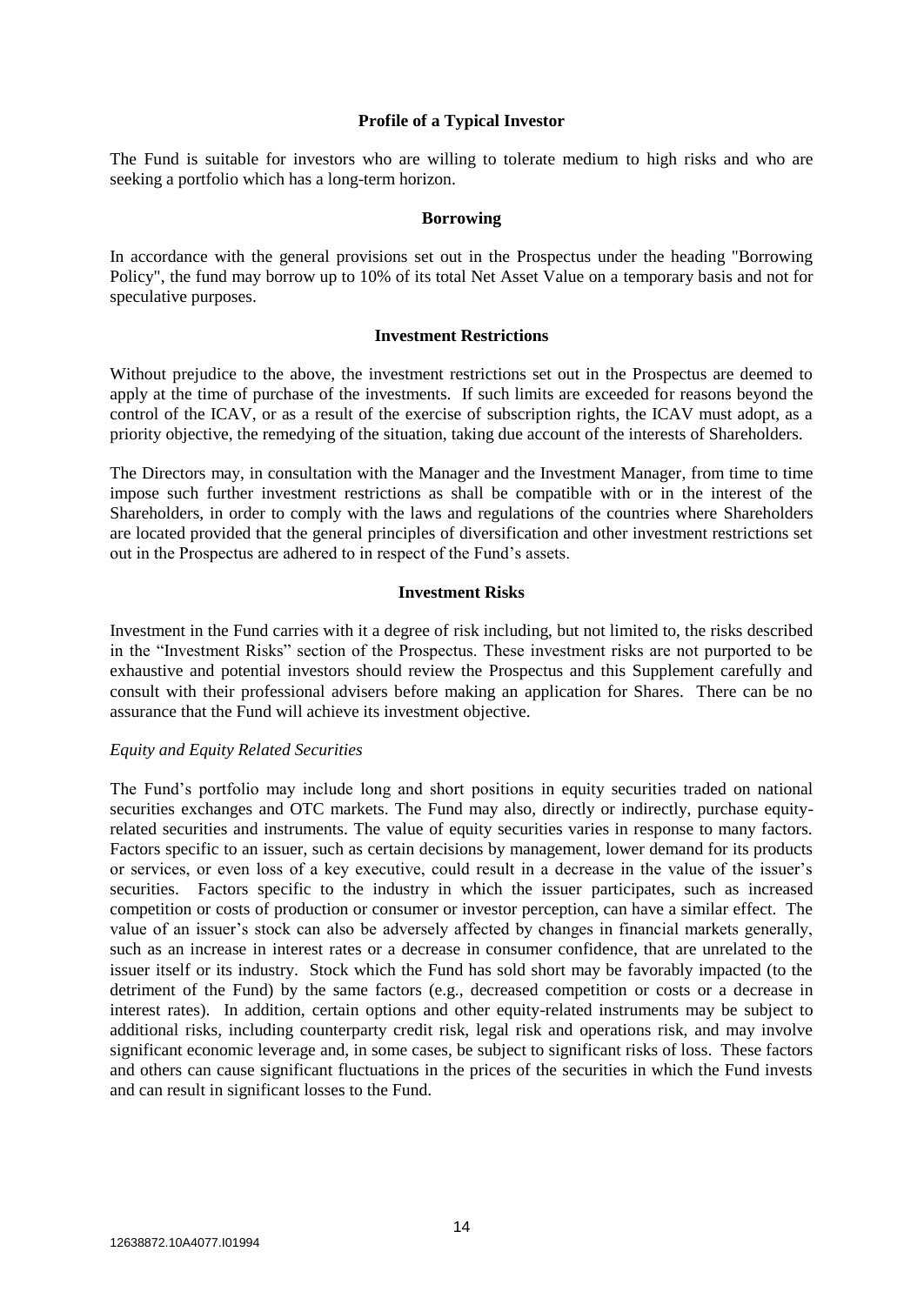#### *Financial Derivative Instruments ("FDIs")*

In the event that the Fund uses FDIs for efficient portfolio management or investment purposes, such use may increase the risk profile of the Fund.

For information in relation to the risks associated with the use of FDIs, please refer to the "Investment Risks" section of the Prospectus.

#### *Currency and Exchange Rate Risks*

The Fund may invest in financial instruments denominated in currencies other than the Euro or in financial instruments which are determined with references to currencies other than the Euro. The Fund, however, will generally value its assets in Euro. To the extent unhedged, the value of the Fund's assets will fluctuate with Euro exchange rates as well as with price changes of their investments in the various local markets and currencies. Thus, an increase in the value of the Euro compared to the other currencies in which the Fund may make investments will reduce the effect of increases and magnify the Euro equivalent of the effect of decreases in the prices of the Fund's financial instruments in their local markets. Conversely, a decrease in the value of the Euro will have the opposite effect of magnifying the effect of increases and reducing the effect of decreases in the prices of the Fund's non-Euro financial instruments. The Fund may or may not attempt to hedge against currency fluctuations, but even if the Fund does attempt to hedge against such fluctuations, there can be no assurance that such hedging transactions will be effective.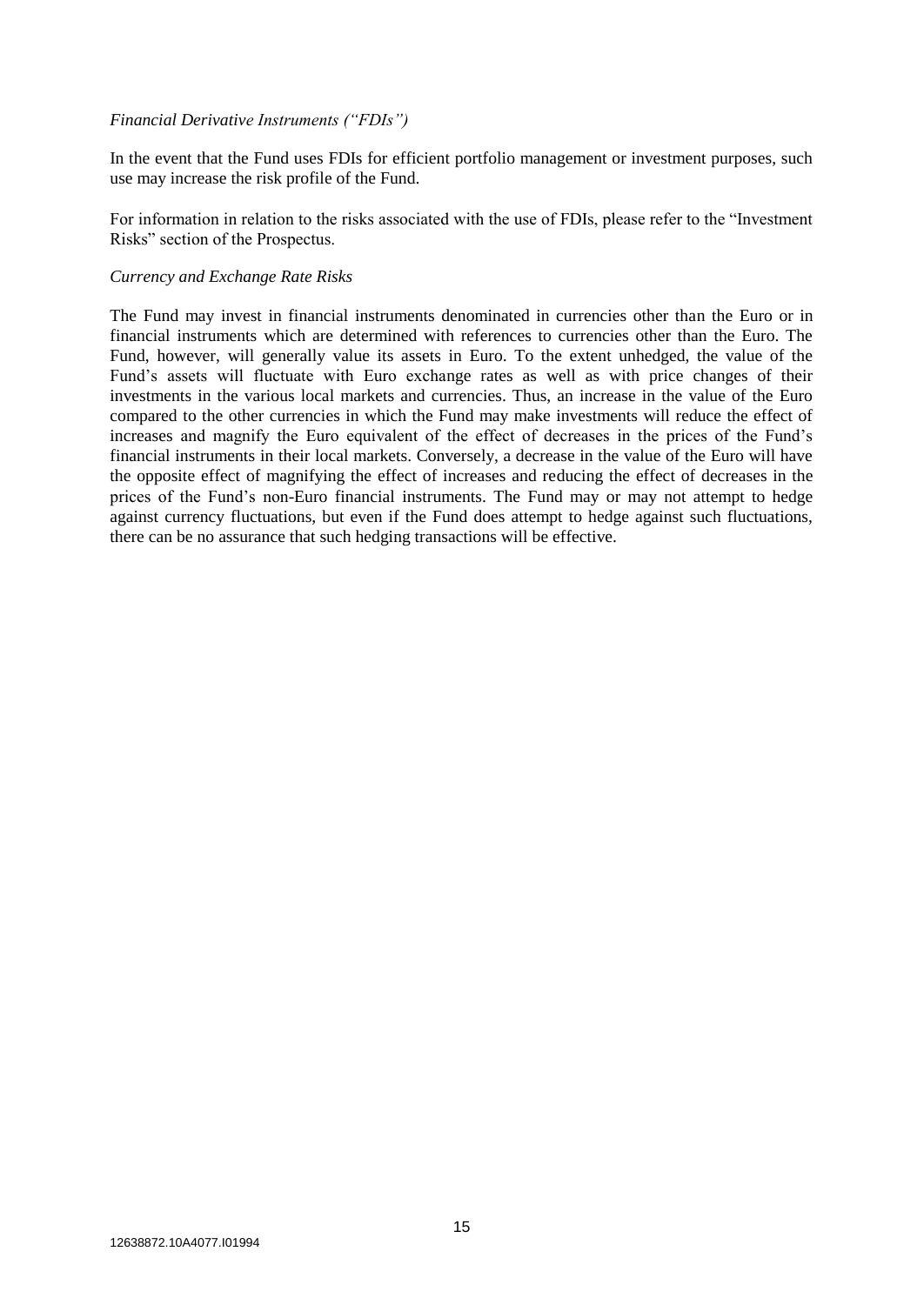#### **Subscriptions**

The Fund is offering one Class of Shares in respect of the Fund – Class I Shares which are denominated in Euro.

Shares are available for subscriptions at the relevant Net Asset Value per Share at each Dealing Day. The initial offer period for the Class I Shares has now closed.

#### *Subsequent Dealing*

Class I Shares shall be issued at the Net Asset Value per Share on each Dealing Day and adding thereto such sum as the Directors in their absolute discretion may from time to time determine as an appropriate provision for duties and charges.

In order to receive Shares at the Net Asset Value per Share as of any particular Dealing Day, the signed original application form, together with any anti-money laundering documents, must be received no later than the Dealing Deadline or such later time as any Director may from time to time permit provided that subscription applications will not be accepted after the Valuation Point. Applications received after such time will be held over until the following Dealing Day. Subsequent applications may be made in writing or by facsimile or by electronic means provided such means are in accordance with the requirements of the Central Bank.

There is a minimum initial subscription amount of  $\epsilon$ 1,000 or its foreign currency equivalent or such other amount as the Directors may from time to time determine, provided it is not less than  $\epsilon$ 1,000 in the case of the Class I Shares.

Subscriptions for Shares must be in Euro unless the Directors otherwise agree to accept subscriptions in any freely convertible currency approved by the Administrator, in which case such subscriptions will be converted into the relevant currency at the prevailing exchange rate available to the Administrator and the cost (and associated risk) of conversion will be borne by the Shareholder and deducted from the subscription monies.

Settlement for subscriptions for all Classes of Shares must be received by the ICAV, care of the Administrator, no later than two Business Days after the relevant Dealing Day provided that the Directors reserve the right to defer the issue of Shares until receipt of subscription monies by the Fund.

Subscriptions for Shares should be made by electronic transfer to the account set out in the Application Form.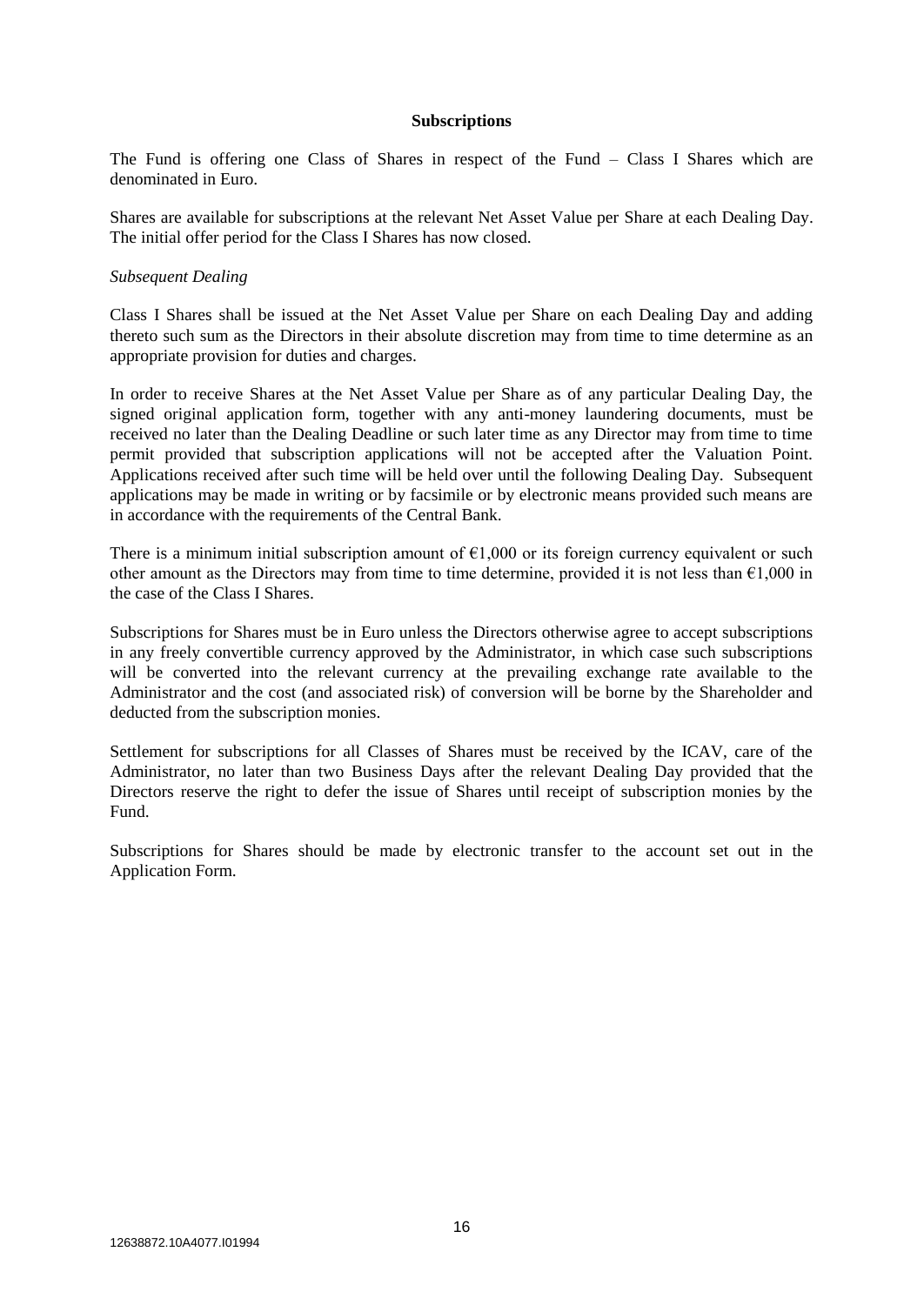#### **Redemptions**

#### **Redemption of Shares**

Shareholders may request the Fund to redeem their Shares on and with effect from any Dealing Day at the Net Asset Value per Share less any applicable duties and charges on such Dealing Day (subject to such adjustments, if any, as may be specified including, without limitation, any adjustment required for redemption charges up to 3% as described in the Prospectus entitled "Duties and Charges") in accordance with the redemption procedures specified below.

A redemption request form should be posted or sent by facsimile, so as to arrive at the Administrator's address no later than the Dealing Deadline or such later time, in exceptional circumstances as any one Director may from time to time permit provided that redemption requests will not be accepted after the Valuation Point.

Redemption requests should be made on a signed redemption request form (available from the Administrator), which should be posted or sent by facsimile to the ICAV, care of the Administrator. The address for the Administrator is set out in the Prospectus. In the case of redemption requests sent by facsimile, payment of redemption proceeds will only be made to the account of record as provided for in the application form. Alternatively, redemption requests can be sent by electronic means provided such means are in accordance with the requirements of the Central Bank.

Settlement will normally be made by electronic transfer on the second Business Day after the relevant Dealing Day on which the redemption is effective. Payment will be made in the Base Currency unless otherwise agreed with the Administrator to be in another major freely convertible currency. Payment of redemption proceeds will be made to the registered Shareholder to the account of record. Amendments to the registration details and payments instructions will only be effected on receipt of original documentation. The proceeds of the redemption of Shares will only be paid on receipt by the Administrator of the original subscription application form and anti-money laundering documents and only where all anti-money laundering procedures have been completed. A repurchase request will not be capable of withdrawal after submission to the ICAV, unless such withdrawal is approved by the ICAV acting in its absolute discretion. If requested, the ICAV may, in consultation with the Manager and subject to the prior approval of the Depositary, and on prior written notification to the Shareholders, agree to designate additional Dealing Days and Valuation Points for the repurchase of Shares.

#### **Dividend Policy**

The ICAV pursues a policy of achieving capital growth and reinvests income earned for the Fund and as a result the ICAV does not anticipate distributing dividends from net investment income in respect of the Fund. However, the ICAV reserves the right to pay dividends or make other distribution in the future at its discretion. Initially such amounts will be retained by the ICAV and will be reflected in the Net Asset Value of the Fund.

If provision is made to allow the Fund change its dividend policy (i.e. to allow for the payment of dividends as noted above), full details will be provided in an updated supplement and all shareholders will be notified in advance.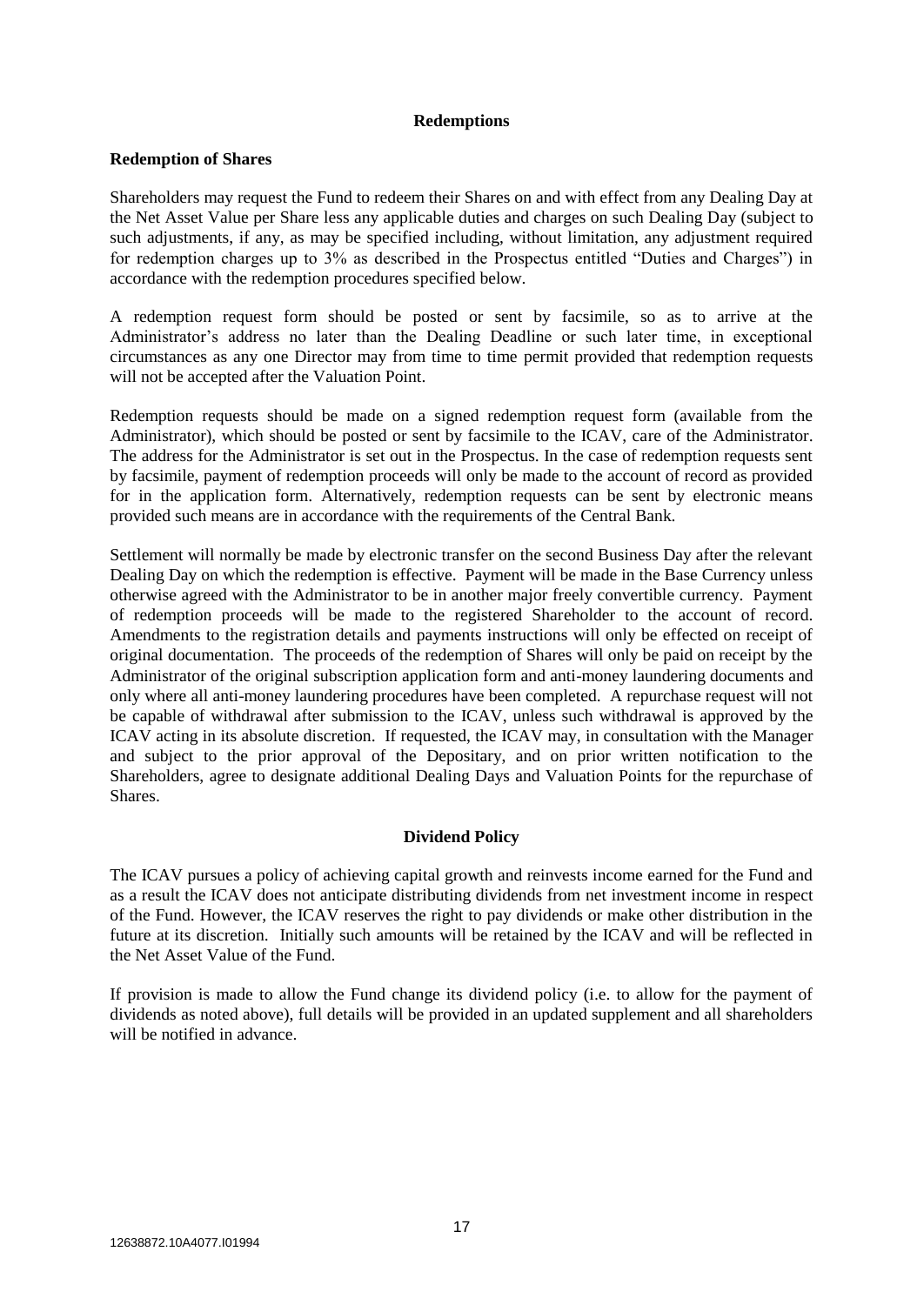#### **Fees and Expenses**

#### **Investment Management fee**

The Investment Manager shall be entitled to an investment management fees payable out of the assets of the Fund, calculated by the Administrator, accruing at each Valuation Point and payable monthly in arrears at a rate of 1.50% of the Net Asset Value of the Class I Shares at each Valuation Point. (the "**Investment Management Fee**").

The Investment Manager will also be reimbursed out of the assets of the Fund for reasonable out-ofpocket expenses incurred by the Investment Manager.

#### **Performance Fees**

In addition to the investment management fees, the Investment Manager is entitled to a performance fee (the "**Performance Fee**").

The Performance Fee shall be calculated and shall accrue at each Valuation Day and the accrual will be reflected in the Net Asset Value per Share of the Class I Shares. The Performance Fee will be paid annually in arrears as soon as practicable after the close of business on the Business Day following the end of the relevant Performance Period.

The Performance Fee shall be calculated in respect of each period of twelve months ending on the last Valuation Day in December (a "**Performance Period**"). The first Performance Period began from the end of the initial offer period of the Class I Shares and finished on the last Valuation Day in December. If the Investment Management Agreement is terminated before the last Valuation Day in December in any year the Performance Fee in respect of the then Performance Period will be calculated and paid as though the date of termination were the end of the relevant Performance Period.

The Performance Fee rate for each Performance Period shall be equal to 15% of the amount, if any, by which the Net Asset Value of the Class I Shares exceeds the High Watermark of such Share Class on the last Valuation Day of the Performance Period. In addition, the Performance Fee with respect to any redemptions of Shares during the Performance Period will crystallise and become payable to the Investment Manager within 14 days of the redemption date.

"**High Water Mark**" means in respect of the initial Performance Period for a Share Class the initial offer price of the Class I Shares multiplied by the number of Shares of such Share Class issued during the initial offer period, increased on each Valuation Day by the value of any subscriptions or decreased on each Valuation Day pro rata by the value of any redemptions of the Shares which have taken place since the initial offer period.

No Performance Fee is accrued or paid until the Net Asset Value per share exceeds: (a) the previous highest Net Asset Value per share on which the Performance Fee was paid or accrued, or (b) the initial offer price, if higher. The Performance Fee is only payable or paid on the increase of the Net Asset Value per share over the amount in (a) or (b), whichever is higher.

As the initial offer period has now closed, for each subsequent Performance Period for a Share Class the "**High Water Mark**" means either:

(i) where a Performance Fee was payable in respect of the prior Performance Period, the Net Asset Value per Share of the Class I Shares at the beginning of the Performance Period multiplied by the number of Shares of such Share Class in issue at the beginning of such Performance Period, increased on each Valuation Day by the value of any subscriptions or decreased on each Valuation Day pro rata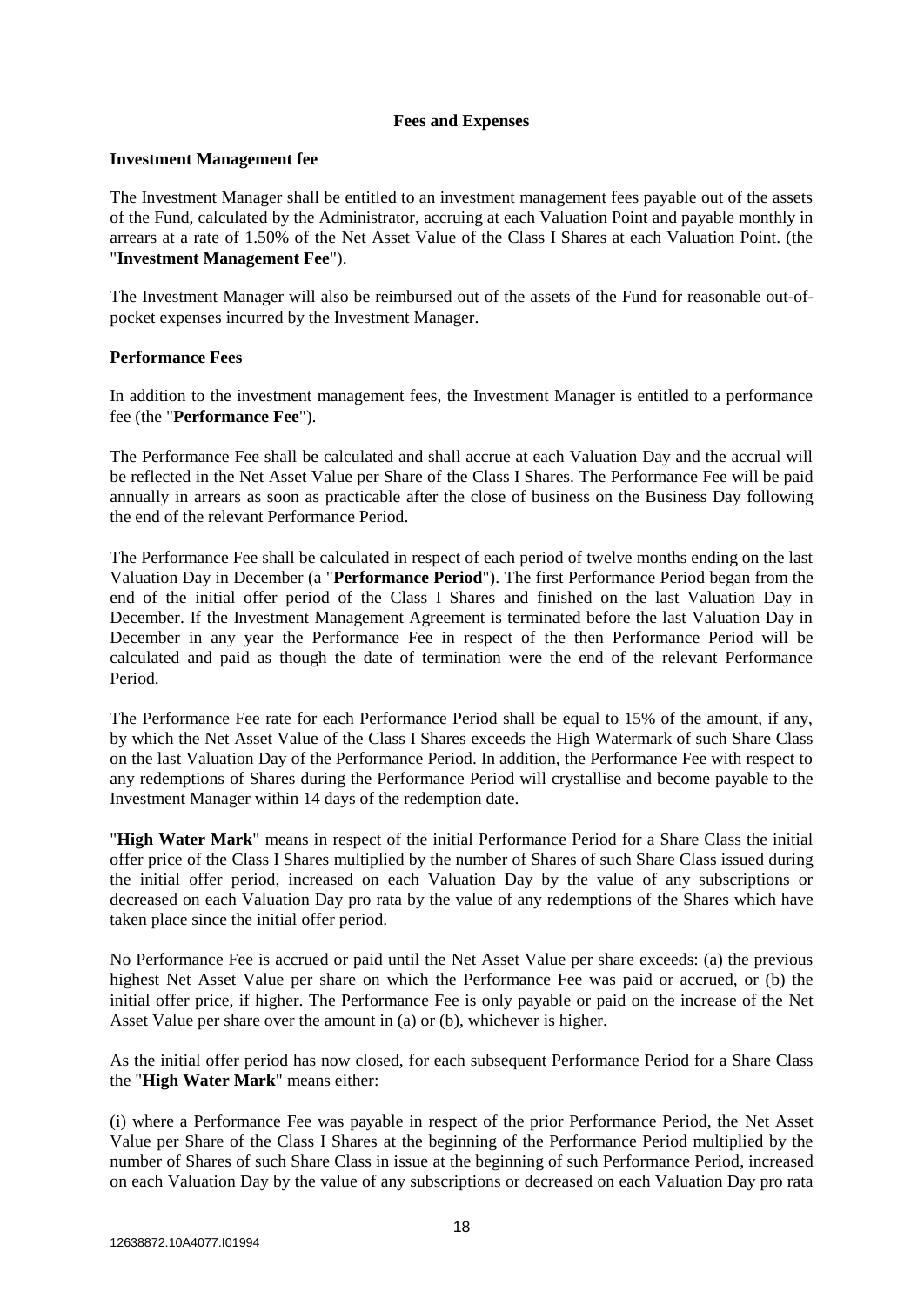by the value of any redemptions of Shares which have taken place since the beginning of such Performance Period; or

(ii) where no Performance Fee was payable in respect of the prior Performance Period, the High Water Mark of the Class I Shares at end of the prior Performance Period increased on each Valuation Day by the value of any subscriptions or decreased on each Valuation Day pro rata by the value of any redemptions of Shares which have taken place since the beginning of such Performance Period.

The calculation of the Performance Fee is verified by the Depositary and is not open to the possibility of manipulation.

For the avoidance of doubt, the calculation of any Performance Fee shall include all income and net realised and unrealised gains and losses. Investors shall note that Performance Fees may be paid on unrealised gains and losses as at the end of each Performance Period, and as a result, incentive fees may be paid on unrealised gains, which may subsequently never be realised. The Performance Fee methodology is such that excess performance is calculated net of all costs (for example, all investment management and administration fees), but is calculated without deducting the Performance Fee itself, provided that in doing so, the Investment Manager has determined, it is in the investors' best interest.

Please see example of how the performance fee is calculated which is included to provide investors with a better understanding of the performance fee model in Appendix I. For the avoidance of doubt, artificial increases resulting from new subscriptions into the Fund are not taken into the account when calculating the Fund's Performance Fee.

#### **Management Fee**

The Manager shall be entitled to an annual management fee. Details of this fee, including the maximum management fee chargeable are set out in the Prospectus.

#### **Administration Fees**

The Administrator will be paid a fee not to exceed 0.09% per annum, (exclusive of any VAT), of the entire Net Asset Value of the Fund subject to a minimum annual administration fee of up to USD \$60,000 plus USD \$6,000 per Class of Shares, exclusive of out-of-pocket expenses.

Transfer agency fees shall also be payable to the Administrator from the assets of the Fund at normal commercial rates (rates are set out in the Administration Agreement and available from the Investment Manager upon request). The Administrator is also entitled to an additional annual fee payable of up to USD \$6,125 for the preparation of annual and semi-annual financial statements. Annual US tax reporting fees of USD \$2,000 will apply with additional FATCA/CRS reporting fees of up to USD \$4,000 per annum.

The Administrator will also be reimbursed out of the assets of the Fund for reasonable out-of-pocket expenses incurred by the Administrator.

The fees and expenses of the Administrator will accrue at each Valuation Point and are payable monthly in arrears.

#### **Depositary Fees**

The Depositary will be paid a fee not to exceed 0.0275% per annum of the Net Asset Value of the Fund (exclusive of any VAT and any transaction charges). The Depositary will also be paid out of the assets of the Fund for reasonable out-of-pocket expenses and any transaction charges (which shall be at normal commercial rates) incurred by them and for the reasonable fees and customary agent's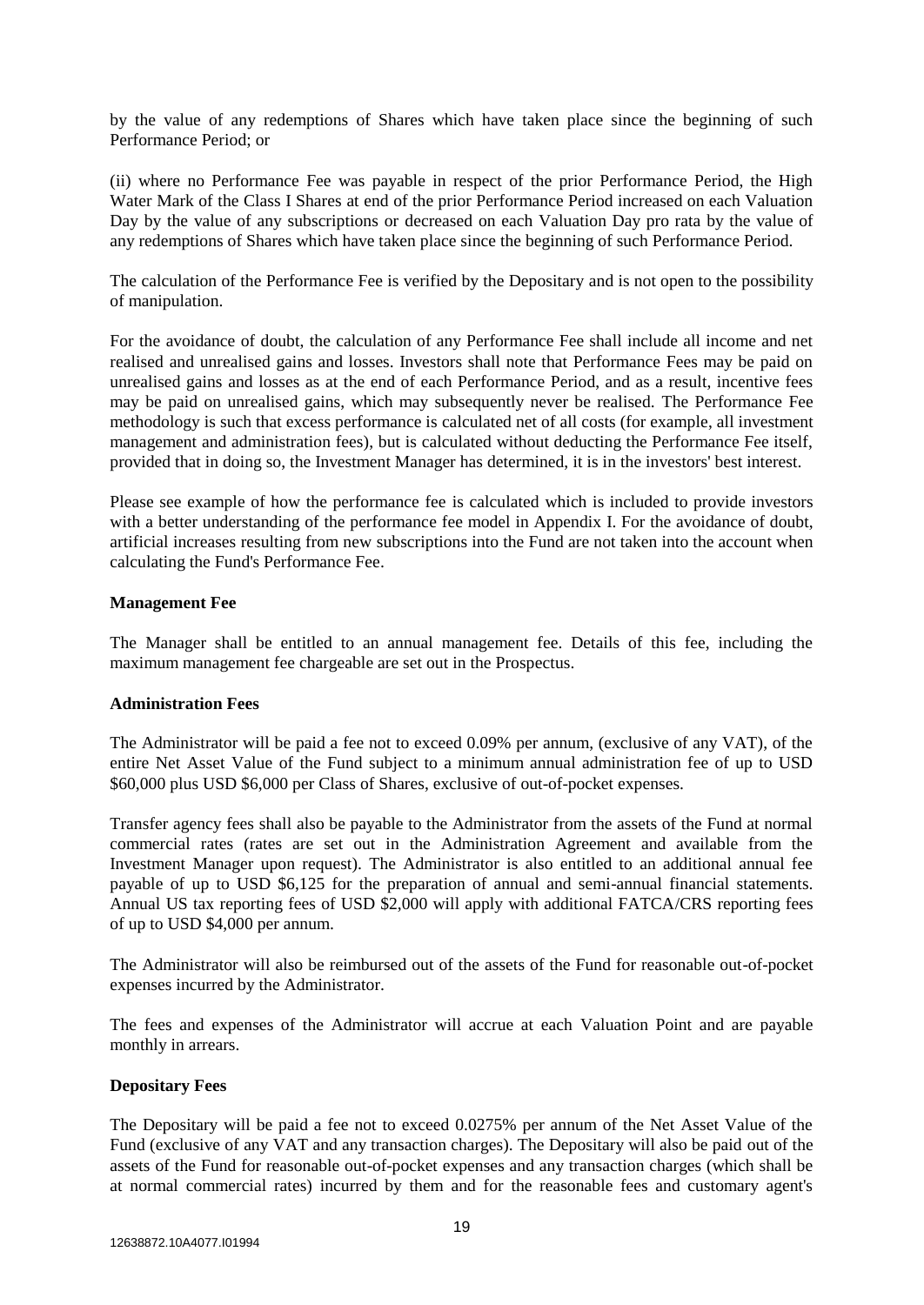charges paid by the Depositary to any sub-custodian (which shall be charged at normal commercial rates) together with value added tax, if any, thereon.

The fees and expenses of the Depositary shall accrue daily and be calculated monthly based on the Net Asset Value of the Fund on the last Dealing Day of each calendar month and shall be payable monthly in arrears.

#### **Establishment Expenses**

The establishment costs of the Fund will not exceed  $\epsilon$ 20,000. These costs will be borne by the Fund and are being amortised over the first 5 financial years of the Fund or such other period as may be determined by the Directors.

#### **Other Fees and Expenses**

The Fund shall also bear a portion of the fees and expenses of the ICAV as set out under the heading "Fees and Expenses" in the Prospectus.